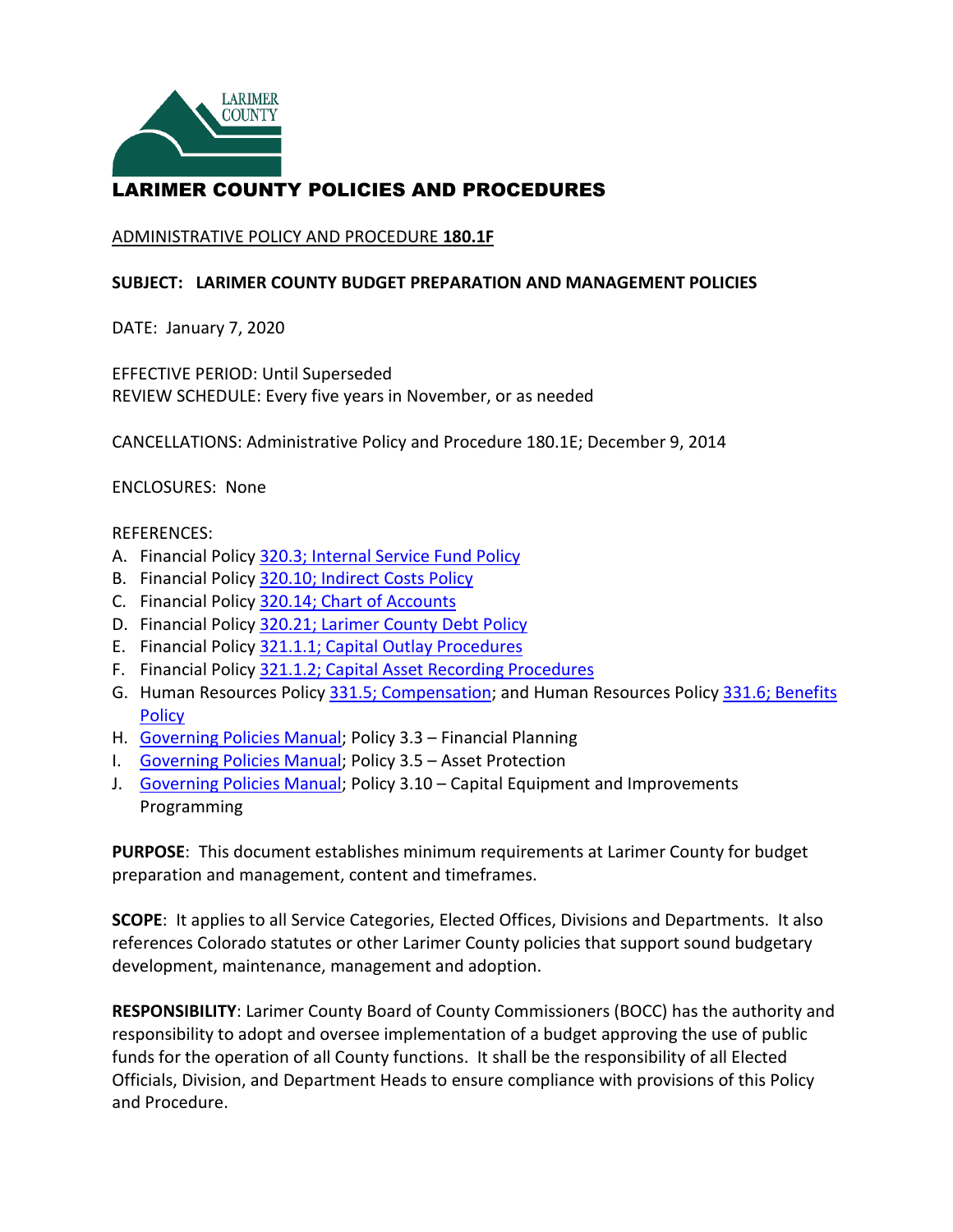**SPECIFIC REQUIREMENTS**: See Section II (State Mandated Budget Requirements) and Section IV,4.1.9 (Budget Timelines).

### **REVISION LOCATOR:**

- 1. Reference C (*added)*
- 2. Reference H (*deleted*)
- 3. Section I
- 4. Section II, 2.2
- 5. Section IV, 4.1.6; 4.1.8; 4.2.1.1; 4.2.1.3; 4.2.4; 4.2.5; 4.8.1; and 4.8.3
- 6. Section IV, 4.10 (*added*)

## **POLICY AND PROCEDURE**:

## **I**. **DEFINITIONS**:

- 1.1. **"Adopted Budget"** means the budget as adopted by the Larimer County Board of County Commissioners (BOCC) for a spending agency for a fiscal year.
- 1.2. "**Appropriation**" means the authorization by ordinance or resolution of a spending limit for expenditures and obligations for specific purposes.
- fund balance is equal to or greater than anticipated expenditures plus ending fund 1.3. **"Balanced budget"** is a budget in which anticipated revenues plus beginning annual balances.
- 1.4. "**Budget**" means the complete estimated financial plan of Larimer County for a fiscal year.
- 1.5. "**Budget year**" means the ensuing fiscal year. Larimer County's fiscal year runs from January first to December thirty-first.
- 1.6. "**Capital Budget**" means detailed expenditure and revenue information, plus a description of the project, for the Budget Year.
- 1.7. "**Capital Improvement Plan"** means a budget for capital projects, including detailed Budget for the Budget Year, plus planned projects with cost estimates for the subsequent four years. expenditure and revenue information and project descriptions in the form of a Capital
- than a single fiscal period and meets the dollar threshold specified in the annual budget instructions issued by the Budget Office. A capital project may be planned to span multiple years but must be appropriated annually. A Capital Project may or may not result in the purchase of assets that are subject to the Capital Asset Recording 1.8. **"Capital Project"** A capital project is defined as land and land improvements, buildings & building improvements, transportation infrastructure ( for example roads, bridges, etc.) improvements, capital master plans, and asset acquisitions, which benefits more Policy (reference F)
- 1.9. **"Carryover Process"** means the process of allocating surplus expenditure authority or revenues from the prior year into the current year.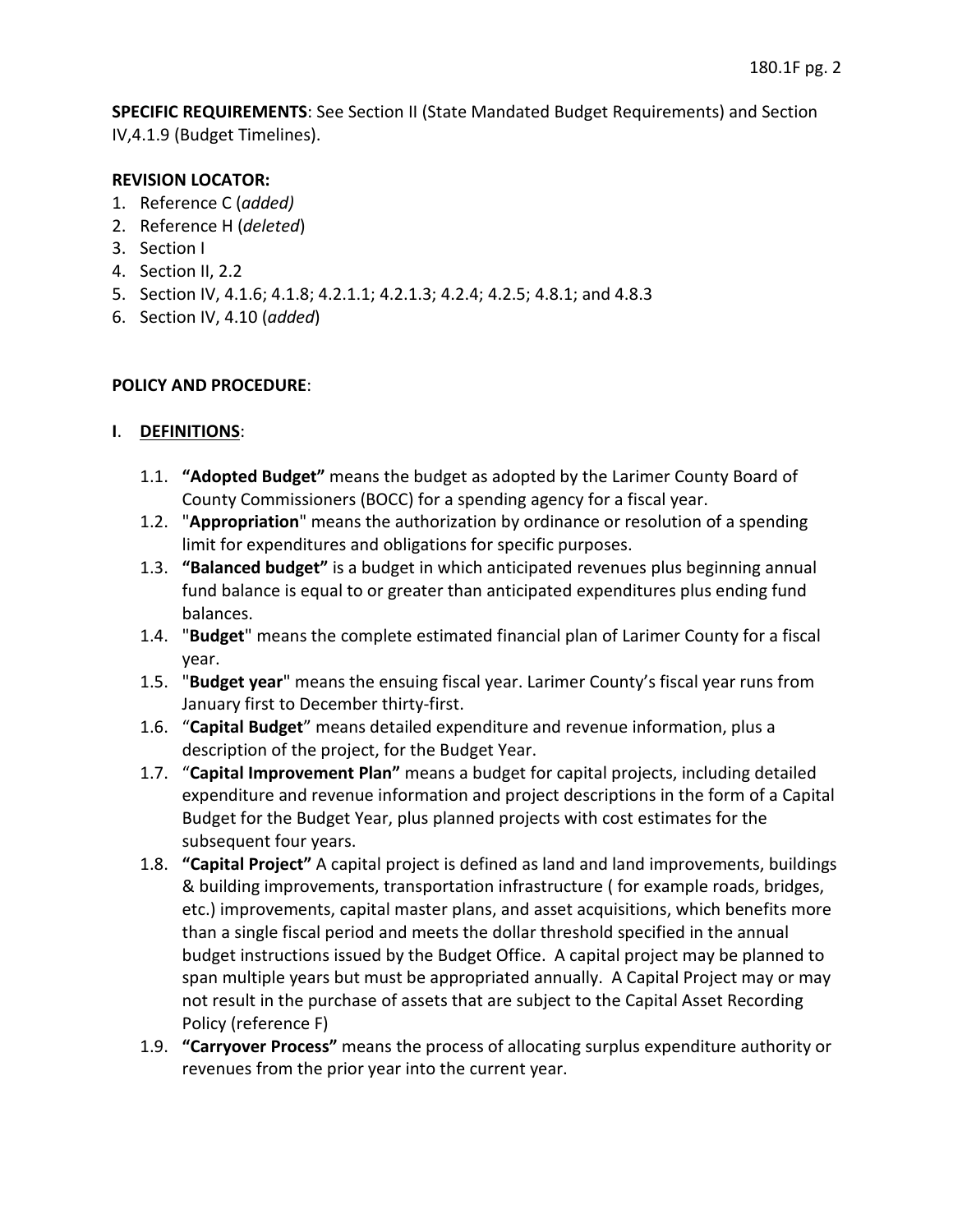- 1.10. "**Certified**" means a written statement by a member of the governing body or a person appointed by the governing body that the document being filed is a true and accurate copy of the action taken by the governing body.
- 1.11. **"Chart of Accounts"**  the foundation of the County's accounting, budgeting and financial reporting systems as defined in the Chart of Accounts Policy (reference C).
- 1.12. **"Code combination"** means the coding system determined by the Chart of Accounts.
- 1.13. **"Colorado Local Government Law"** means Title 29, Article 1, Part 1, of the Colorado Revised Statutes defining the requirements for: budget format and content, hearings and adoption, appropriation resolution, filing the budget and amending the budget during the year.
- by a spending agency in the annual budget. Can include either net of expenses less 1.14. **"County General Fund Support"** the amount of General Fund resources to be utilized revenues for General Fund spending agencies, or transfers from the General Fund for spending agencies in other funds.
- foreseen at the time of adoption of the budget. "Emergency" excludes economic conditions, revenue shortfalls, or district salary or fringe benefit increases. 1.15. **"Emergency"** is an event requiring unbudgeted expenditures caused by an act of God, or the public enemy, or some contingency that could not have been reasonably
- accounting for budget purposes, for the provision or acquisition of goods and services for operations, debt service, capital outlay, transfers, or other financial uses. 1.16. "**Expenditure**" means any use of financial resources consistent with its basis of
- 1.17. "**Fiscal year**" means the 12-month period of January 1 through December 31 to which the annual budget applies and at the end of which Larimer County determines its financial position.
- federal funds, collections for another government, pension contributions by awards, or property sales. This definition is used in TABOR compliance calculations. 1.18. "**Fiscal year spending**" means all expenditures and reserve increases except, as to both, those for refunds made in the current or next fiscal year or those from gifts, employees and pension fund earnings, reserve transfers or expenditures, damage
- 1.19. **"FTE"** means Full-Time Equivalent position. A position converted to the decimal equivalent of a 40-hour work week or 1.0 FTE. Position types, (for example "Regular" or "Limited Term" shall be defined by Human Resources policies (reference G).
- 1.20. **"Full accrual accounting"** means transactions are recognized and recorded when they occur, regardless of when cash is received or disbursed. For example, revenue is recognized and recorded when earned, and expenses are recognized and recorded when goods or services are received.
- 1.21. "**Fund**" means a fiscal and accounting entity with a self-balancing set of accounts in which cash and other financial resources, all related liabilities and residual equities or balances, and changes therein are recorded and segregated to carry on specific activities or to attain certain objectives in accordance with special regulations, restrictions, or limitations.
- 1.22. "**Fund balance**" is the difference between assets and liabilities in a fund.
	- 1.22.1. Reserved Fund Balance The portion of fund balance constrained for a specific purpose by external parties (creditors-debt covenants, grantors, contributors, or laws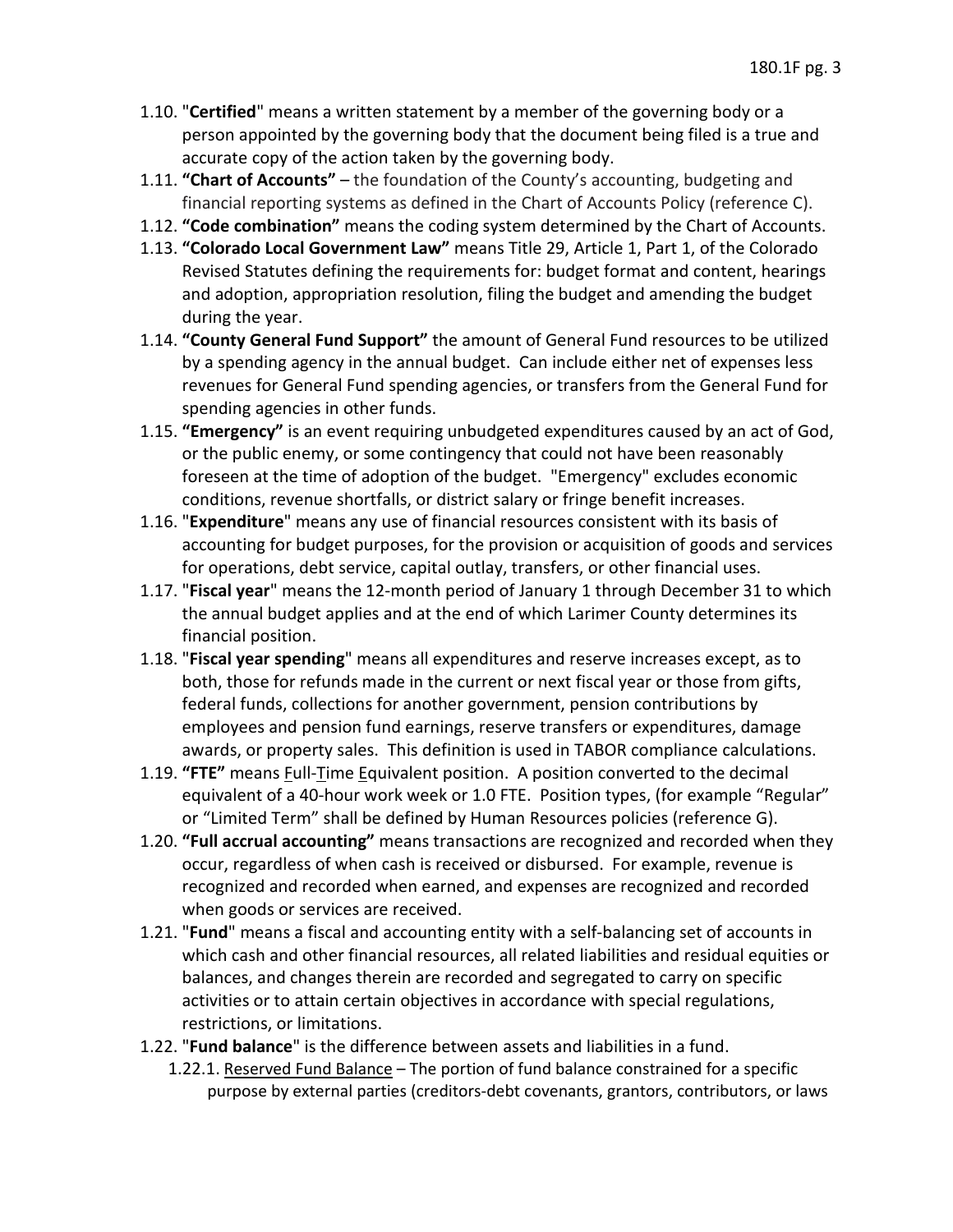and regulations of other governments), constitutional provisions, or enabling legislation.

- 1.22.2. Designated Fund Balance The portion of fund balance set aside for planned or purpose. Examples include Working Capital, Capital Outlay and Projects, and Future intended actions. The intended use may be expressed by the Board of County Commissioners or other individuals delegated by the Board (County Manager, Budget Manager, or Financial Services Director) to assign funds to be used for a specific Programs and Services
- 1.22.3. Undesignated Fund Balance This is the residual portion of General Fund balance that does not meet any of the above criteria. It represents resources available for immediate appropriation by the Board for any purpose.
- 1.23. "**Governing body**" means Board of County Commissioners in which the legislative budgeting powers of Larimer County are vested.
- purposes. 1.24. **"Grant funding"** means limited-term revenues that must be expended on specific
- purposes. 1.25. "**Intergovernmental funding**" means funding or financial resources from other governmental sources including State, Federal or other local governments.
- 1.26. **"Levy"** means setting the annual property tax rate expressed as a mill levy.
- 1.27. "**Local government**" means any authority, **county**, municipality, city and county, department, agency, or authority of any of the foregoing; and any other entity, organization, or corporation formed by intergovernmental agreement or other contract between or among any of the foregoing. The office of the county public trustee shall be deemed a spending agency of the county for the purposes of the district, or other political subdivision of the State of Colorado; any institution, budget.
- they become available and measurable. The term "available" means collectible within the current period or soon enough thereafter to be used to pay the liabilities of the current period. Expenditures, if measurable, are recorded in the accounting period in 1.28. **"Modified accrual accounting"** means revenues are recognized and recorded when which the liabilities are incurred.
- of expenditure. For instance, all costs related to employee compensation would be grouped into a "Personnel Costs" Object Classification. "Object Classification" Object 1.29. "**Object Classification**" means the classification of expenditure accounts by character Classification is determined by the Board of County Commissioners in the budget Appropriation resolution to identify categories that have budgetary spending limits for the calendar year.
- 1.30. "**Objection**" means a written or oral protest filed by an elector of the local government.
- that serve private interests." As defined in the Tax Court ruling, American Campaign Academy v. Commissioner, 92 TC 1053 (1989). 1.31. **"Private benefit"** means "non-incidental benefits conferred on disinterested persons
- Academy v. Commissioner, 92 TC 1053 (1989). 1.32. **"Proposed Budget"** means the budget as proposed by the County Manager to the BOCC.
- 1.33. **"Requested Budget"** means the budget as requested by a spending agency.
- 1.34. **"Revenue"** means current year additions to spendable resources consistent with the appropriate basis of accounting.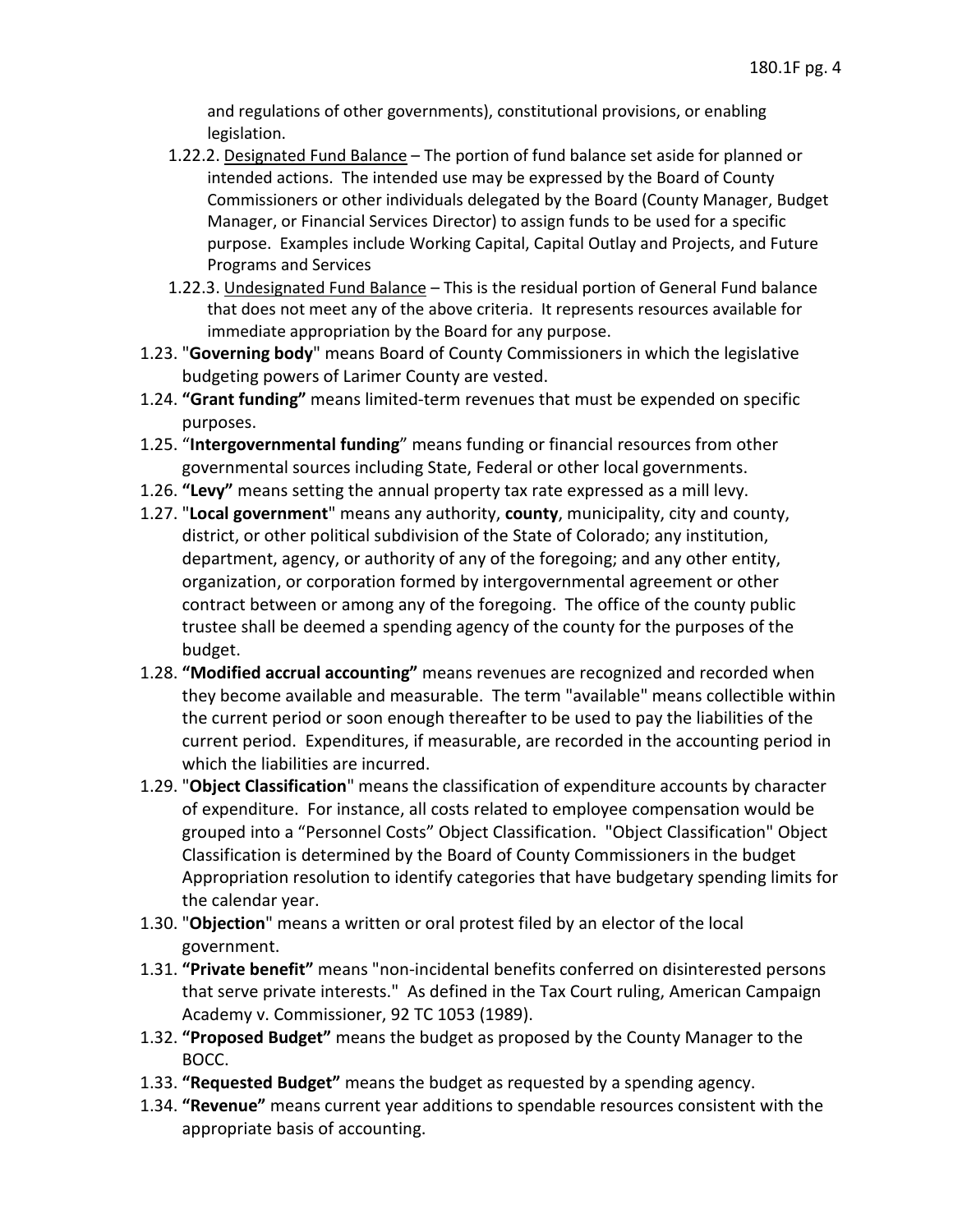- 1.35. **"Revised Budget"** means the current year adopted budget plus any amendments or revisions.
- 1.36. **"Service Proposal"** means a prioritized request from a spending agency justifying a requested funding change to a service or program.
- 1.37. "**Spendable Resources**" means all resources available to budget for expenditures, including revenue, beginning fund balance and other financing sources.
- 1.38. "**Spending agency**" means any office, unit, department, board, commission, or institution of Larimer County which is responsible for any particular expenditure(s) or revenue(s).
- 1.39. **"Working Capital"** means the minimum fund balance required for a fund to meet cash flow requirements.

## **II. STATE MANDATED BUDGET REQUIREMENTS**:

 funds for the operation of all County functions. In preparing its annual budget, Larimer County follows the provisions of the Local Government Budget Law of Colorado (reference Annually, the Larimer County Board of County Commissioners (BOCC) has the authority and responsibility to adopt and oversee implementation of a budget approving the use of public H). This law requires the adoption of an annual budget by all Colorado counties. Colorado State law (CRS Title 29) specifies requirements that must be followed in budgeting.

The following section summarizes the key requirements covered in Colorado Budget law:

- 2.1 The BOCC must appoint a person to oversee the preparation of a proposed, balanced BOCC. This person is the County Manager of Larimer County. budget for the ensuing year by October 15<sup>th</sup> of each year for presentation to the
- 2.2. A budget must meet the following statutory requirements:
	- - The budget must be balanced. Expenditures cannot be greater than the total anticipated spendable resources. Projected fund balances at the end of the year may not be negative at the roll-up fund level.
	- sources. The expenditure and revenue data must be shown for the - The budget must be separated into funds and information for both the expenditures and the revenue must be classified by the agency that is authorized to spend money (the spending agency). The expenditure data must show the object classification and anticipated revenue data must show its different corresponding figures for three years:
		- The last completed fiscal year, using audited figures.
		- The current year for both the Adopted and Revised phases.
		- The ensuing budget year.
	- The budget must show a beginning fund balance, anticipated revenue, expenditures and ending fund balance.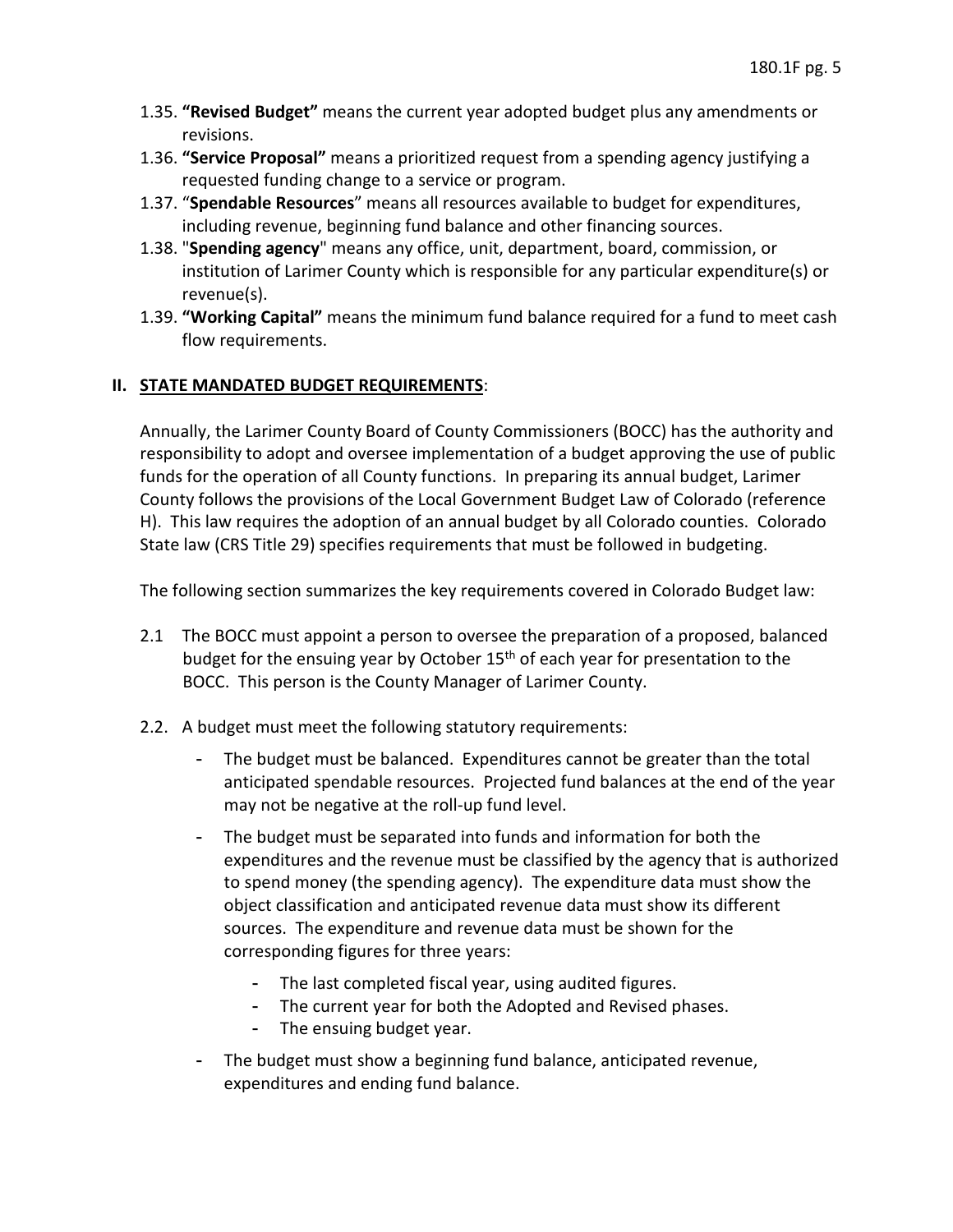- Manager or his or her designee which describes the important features and strategic theme of the budget. The Budget Document must include a statement - The budget document must include a "budget message" from the County of the budgetary basis of accounting used and a description of the services to be delivered during the budget year.
- newspaper having general circulation within the county's boundaries. The notice must 2.3 Upon receipt of the proposed, balanced budget from the County Manager, the Board of County Commissioners must cause to be published a notice, one time, in a state:
	- The budget is open for inspection at a designated place.
	- The budget will be considered for adoption on a specified time and date.
	- - Any elector may inspect the budget and file or register objections at any time prior to the final adoption of the budget.

The Budget Office shall also make the Proposed Budget available on the County's website.

- 2.4 Prior to the adoption of the budget, the Board of County Commissioners shall review expenditures to be made in the ensuing year, it shall provide for increased spendable the proposed budget and revise, alter, increase or decrease the items as it deems necessary in view of the needs of the various spending agencies and in view of anticipated revenues. If the Board of County Commissioners increases the total resources so that the total means of financing the budget is equal to or greater than the total proposed expenditures.
- 2.5 The Board of County Commissioners shall adopt the budget before certifying mill levies (if it certifies a levy for property tax). Otherwise, the budget must be adopted by December 31.
- 2.6 The adoption of the budget must be formalized and made official by the Board of County Commissioners through adoption of several resolutions:
	- identify the accounting basis for the budget, identify the amounts of lease - A Resolution to Adopt Budget to summarize and adopt the budget by fund, purchase agreements and set mill levies for Larimer County.
	- spendable resources and must include all funds. The amount appropriated for - An Appropriation Resolution to set the expenditures limits in the adopted budget, it must include an expenditure total no greater than the anticipated the spending agencies cannot exceed the amounts fixed in the Resolution to Adopt Budget.
	- balances by fund to identify the purposes for which ending fund balances are A Resolution to Designate Ending Fund Balances to summarize the ending fund designated or reserved for Larimer County.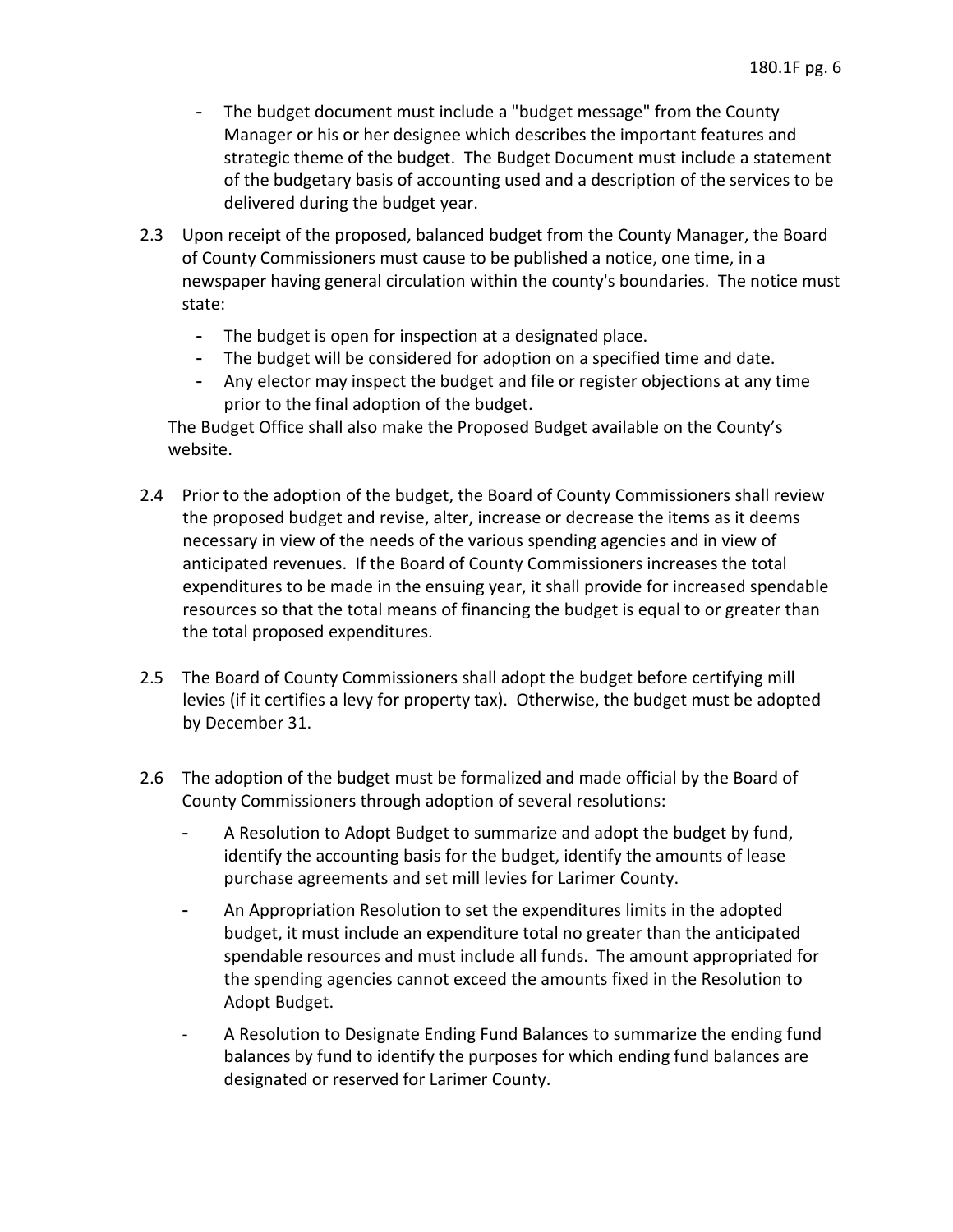- 2.7 The County must file a certified copy of its adopted budget, including the budget message, with the Colorado Division of Local Government no later than thirty days following the beginning of the fiscal year of the adopted budget.
- 2.8 A Notice and Resolution to Amend Budget must be adopted to amend the budget. The resolution must summarize the appropriation changes for each spending agency for Larimer County and identify the sources of financing the changes. Two categories of budget amendments are identified in Colorado Revised Statutes:
	- monies from one or more spending agencies in one fund to one or more spending agencies in another fund. It can consist of the transfer of budgeted - *Budgetary Transfers:* A transfer consists of moving budgeted and appropriated and appropriated monies between spending agencies within one fund.
	- funds. Whenever the county receives unanticipated revenues, or revenues not assured at the time of the adoption of the budget, a supplemental budget and appropriation shall be enacted to authorize the expenditure of these - *Supplemental Budgets:* A supplemental budget shall be adopted to account for revenues in excess of the budget and to authorize expenditure of additional unanticipated funds.
- and shall also record any transfer of monies from one fund to another as authorized and implemented by budgetary transfers. This record shall show, at all times, the 2.9 An official record of expenditures shall be maintained in the Larimer County Finance Office. This record shall show budgeted funds as compared with actual expenditures unexpended balance in each fund.
- 2.10 Larimer County is authorized by statute to provide only services for public benefit. Any private benefit shall be incidental to the provision of public services.

### **III. FISCAL POLICY UNDER TAXPAYER'S BILL OF RIGHTS (TABOR)**

 In November 1992, the voters of the State of Colorado approved an amendment to Article X, Section 20, of the State Constitution. This amendment is popularly known as government expenditure and revenue increases are limited to inflation in the prior calendar year plus annual local growth (construction less destruction). In order to increase revenues Amendment I or the TABOR (Taxpayer's Bill Of Rights) Amendment. This amendment limits growth in both state and local government expenditures and revenues. Annual local and/or expenditures above the limitations, to increase any taxes, to increase the mill levy or to increase bonded debt, a local government must first obtain voter approval.

 from current tax rates and other revenues generated by the county beginning in budget approval to increase tax *rates* and issue bonded debt. The county will also continue to reserve 3% of fiscal year spending as required for emergencies by TABOR. In 1999, Larimer County obtained voter approval to keep and spend all revenues it receives year 2000. With this permission, the county may retain and spend the income from all sources of income and growth. However, Larimer County still needs to ask for voter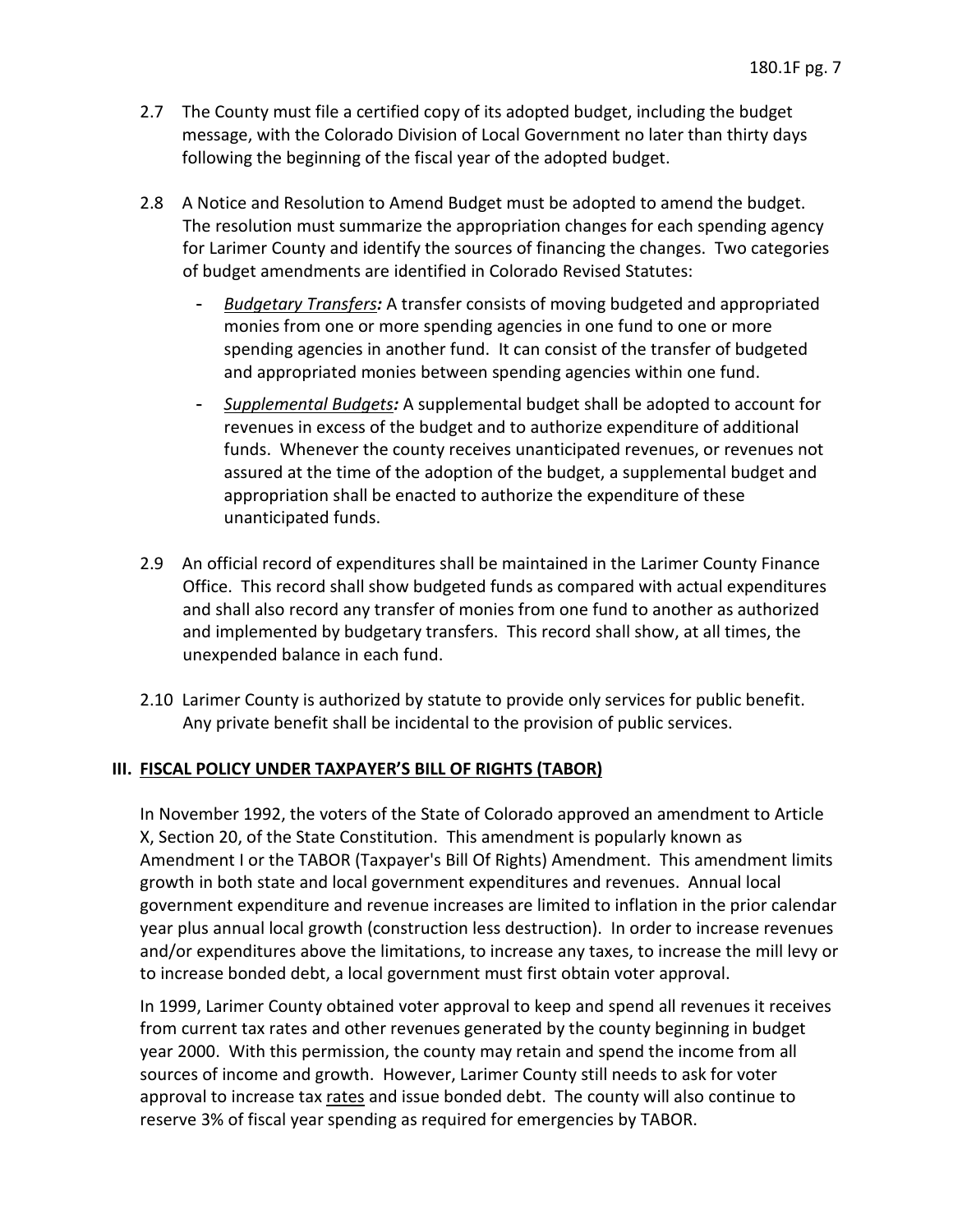Unless specifically exempted by voter approval, local government districts represented within the Larimer County (example: Larimer County Pest District or Local Improvement Districts) budget are not exempt from TABOR spending limitations.

### **IV. BOARD OF COUNTY COMMISSIONERS BUDGET POLICIES**

### 4.1 **Overall Budget Policies and Timeframes**

- budget and the creation of a proposed, balanced budget for the ensuing year by 4.1.1. The BOCC designates the County Manager to oversee the revision of the current October 15<sup>th</sup> that substantially meets the priorities and strategic initiatives of the BOCC and submit the same to the BOCC for consideration for adoption (reference H).
- stakeholders; the condition of the community and trends and issues that may affect it in the future in order to establish the most appropriate budgetary 4.1.2. The resources of Larimer County shall be directed in a manner consistent with the concerns, needs, and priorities of its stakeholders and the laws and statutes of Colorado. Therefore Larimer County shall develop an understanding of the laws and statutes of Colorado; the concerns, needs, and priorities of its priorities and goals.
- 4.1.3. Larimer County shall identify and conduct a periodic assessment of:
	- factors that could affect their provision in the future - the programs and services that it provides, their intended purpose, and
	- affect the need for or ability to maintain the assets in the future (references I - its capital assets, including the condition of the assets and factors that could and J).
- 4.1.4. Larimer County BOCC shall identify its broad goals and priorities based on its broad goals shall define the priorities and preferred future state of the allocation decisions during the budget process and serve as a focal point for assessment of the community it serves and its operating environment. The community or area served. They shall provide the basis for making resource assessing and coordinating various long-range or strategic plans.
- 4.1.5. The budget shall not commit Larimer County to providing programs or levels of service that cannot be reasonably sustained in light of reasonably projected future resources.
- 4.1.6. The budget shall include funds for cash flow requirements (Working Capital), which shall include an Emergency Reserve as required by Article X, Section 20 of the Colorado Constitution Amendment One (TABOR).
- 4.1.7. All spending agencies must utilize systems identified by the Budget Office to prepare and communicate budgetary requests & requirements and to maintain and manage their budget throughout the fiscal year.
- accepted accounting principles with the following provisions: 4.1.8. The County budget shall be adopted on a basis consistent with generally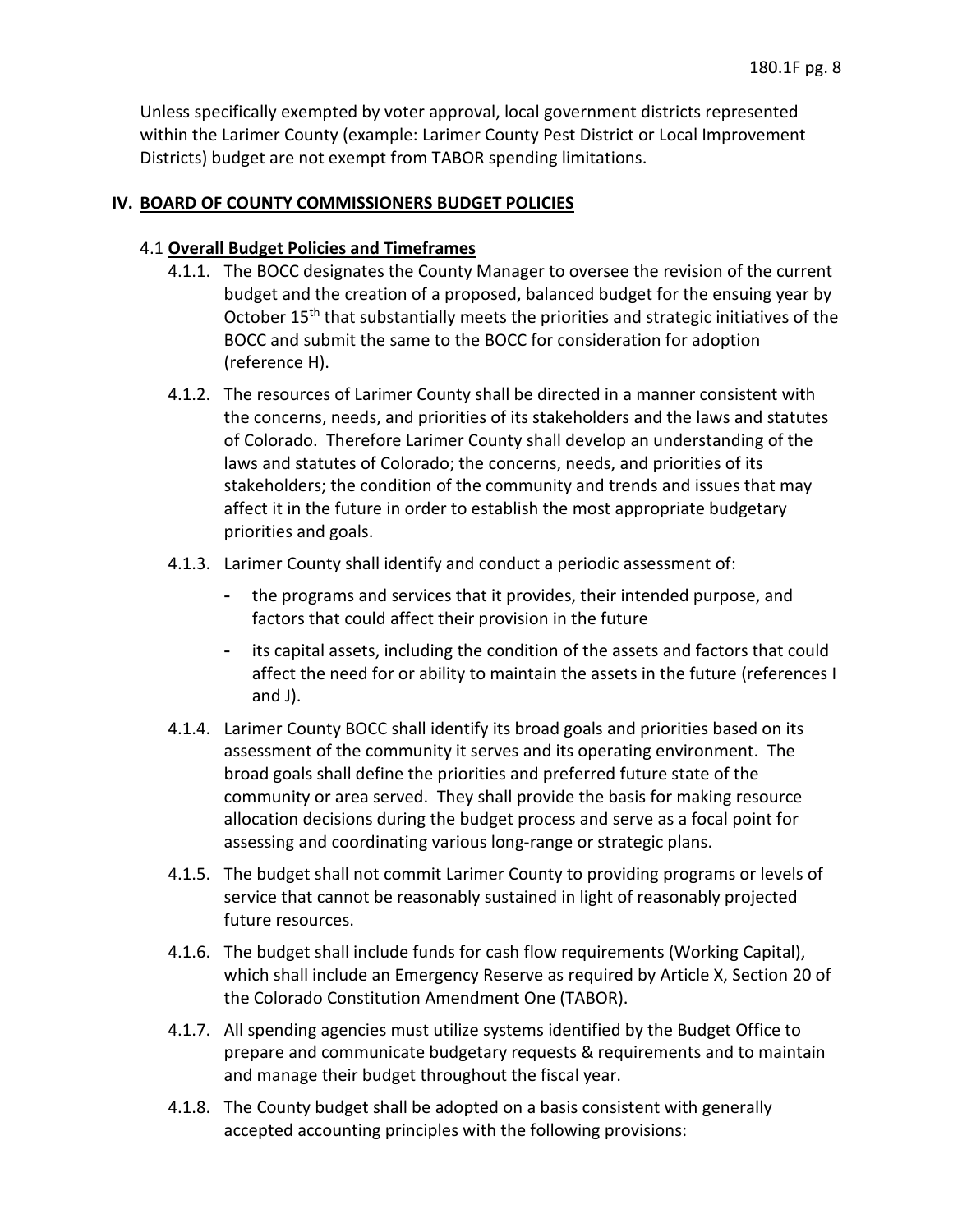- - The County follows the policy of adopting annual budgets for all funds except fiduciary funds, and except for the transfer of excess funds from the Public Trustee to the County General Fund which is not budgeted as expenditures per CRS 29-1-102.
- - For all fund types, advances to and advances from are treated as operating modified accrual basis as follows: (a) revenues and expenses are recorded as days after year end (subsequent receipts or disbursements are budgeted for transactions. Proprietary fund budgets are adopted on a non-USGAAP current year activity only if receipt and payment of cash occurs within 30 in the following fiscal year); (b) purchase of capital assets and principal payments of long-term liabilities are treated as expenses; (c) depreciation expense is not budgeted; and (d) inventory purchases are budgeted utilizing the purchase method.

| <b>DATE</b>                 | <b>EVENT</b>                                                                                                                                                                                                                                                                                                        |
|-----------------------------|---------------------------------------------------------------------------------------------------------------------------------------------------------------------------------------------------------------------------------------------------------------------------------------------------------------------|
| On or before<br>January 1   | Start of Fiscal Year; begin planning for the budget of the<br>next year.                                                                                                                                                                                                                                            |
| On or before<br>January 31  | A certified copy of the adopted budget must be filed with<br>the Colorado Division of Local Government. (29-1-113(1),<br>$C.R.S.$ ).                                                                                                                                                                                |
| On or before<br>January 31  | The adopted budget will be loaded into the County<br>financial management system.                                                                                                                                                                                                                                   |
| On or before<br>February 21 | The Colorado Division of Local Government will authorize<br>the County Treasurer to withhold tax revenues until a<br>certified copy of the adopted budget is filed with the<br>Colorado Division of Local Government.                                                                                               |
| On or before<br>March 1     | The U.S. Bureau of Labor Statistics releases the Consumer<br>Price Index (the "CPI") for the Denver/Boulder area. This<br>annual percent change is used with "local growth" to<br>calculate "fiscal year spending" and property tax revenue<br>limitations of TABOR. (Article X, Sec. 20, Colorado<br>Constitution) |
| On or before<br>April 1     | Complete carryover process from prior year                                                                                                                                                                                                                                                                          |

### 4.1.9. The budget shall be developed to comply with the following dates and events: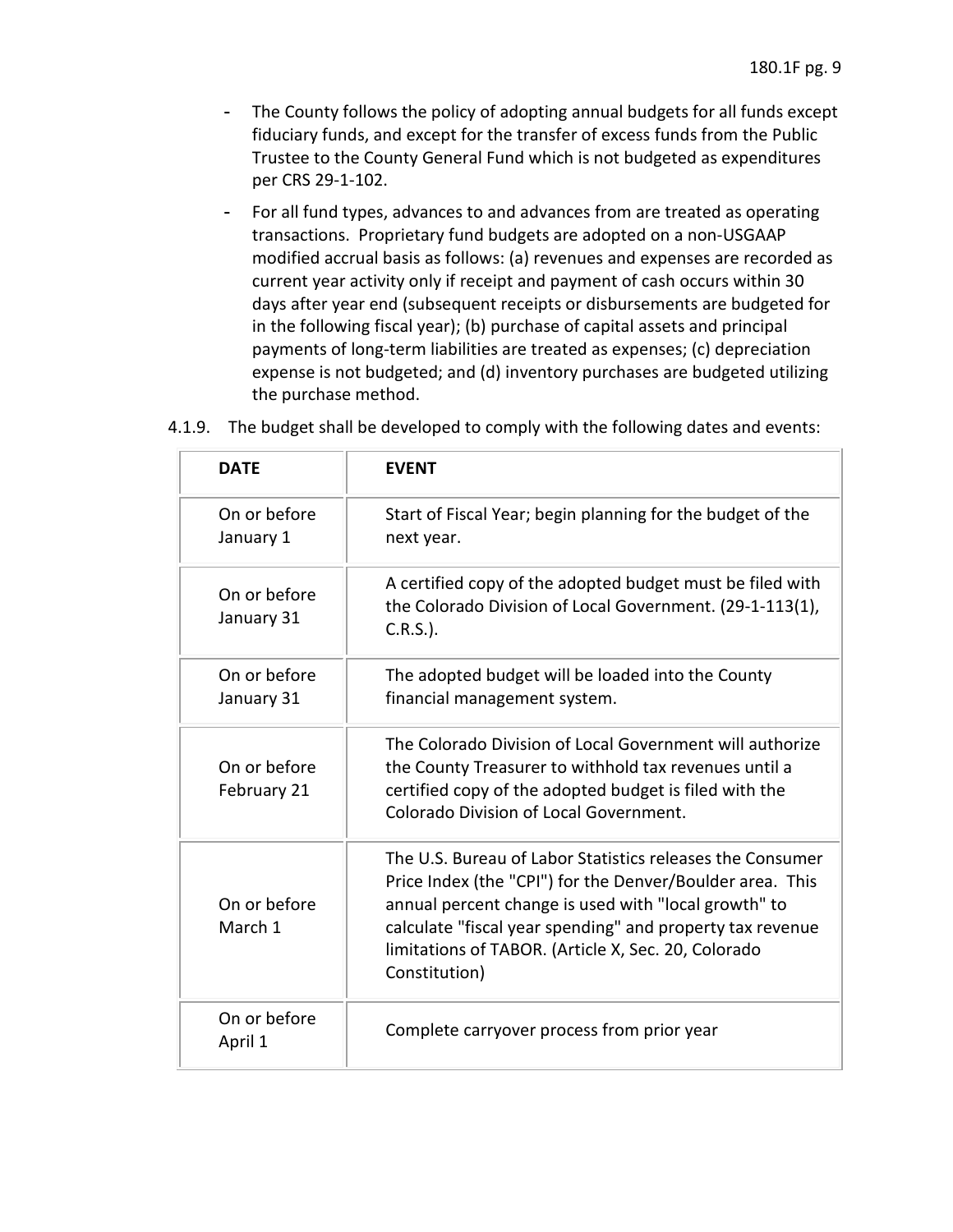| <b>DATE</b>                            | <b>EVENT</b>                                                                                                                                                                                                                                                                         |
|----------------------------------------|--------------------------------------------------------------------------------------------------------------------------------------------------------------------------------------------------------------------------------------------------------------------------------------|
| On or before<br><b>May 15</b>          | County Manager presents multi-year revenue &<br>expenditure forecast and identifies critical financial and<br>operational issues for BOCC and elected officials.                                                                                                                     |
| On or before<br>May 30                 | BOCC communicates their priorities and strategic<br>initiatives to the County Manager and elected officials.                                                                                                                                                                         |
| On or before<br>June 15                | Budget Office distributes budget procedures for revising<br>the current budget and development of budget for the<br>upcoming fiscal year.                                                                                                                                            |
| On or before<br>August 1               | Human Resources department provides the Budget Office<br>compensation and benefit information for use in<br>projecting current & ensuing year personnel costs<br>(reference G).                                                                                                      |
| On or before<br>August 25              | Assessors certify to all taxing entities and to the Division of<br>Local Government the total new assessed and actual<br>values (for real and personal property) used to compute<br>the statutory and TABOR property tax revenue limits. (39-<br>5-121 (2) (b) and 39-5-128, C.R.S.) |
| On or before<br>September 1            | Deadline for all spending agencies to submit Requested<br>Budgets and all other required budget information to the<br>Budget Office.                                                                                                                                                 |
| Between Sept<br>1 and October<br>15    | Meeting with all spending agencies to review details of<br>budget information and requests.                                                                                                                                                                                          |
| Between<br>October 1 and<br>October 15 | Proposed balanced budget developed for BOCC including<br>publication materials.                                                                                                                                                                                                      |
| On or before<br>October 15             | County Manager must submit proposed, balanced budget<br>and revised current budget to the BOCC. (29-1-105, C.R.S.)                                                                                                                                                                   |
| After October<br>15                    | County Manager reviews proposed, balanced budget and<br>revised current budget with BOCC providing necessary<br>rationale and justifications for the budgetary proposals<br>and levels of services supported by the budget. BOCC                                                     |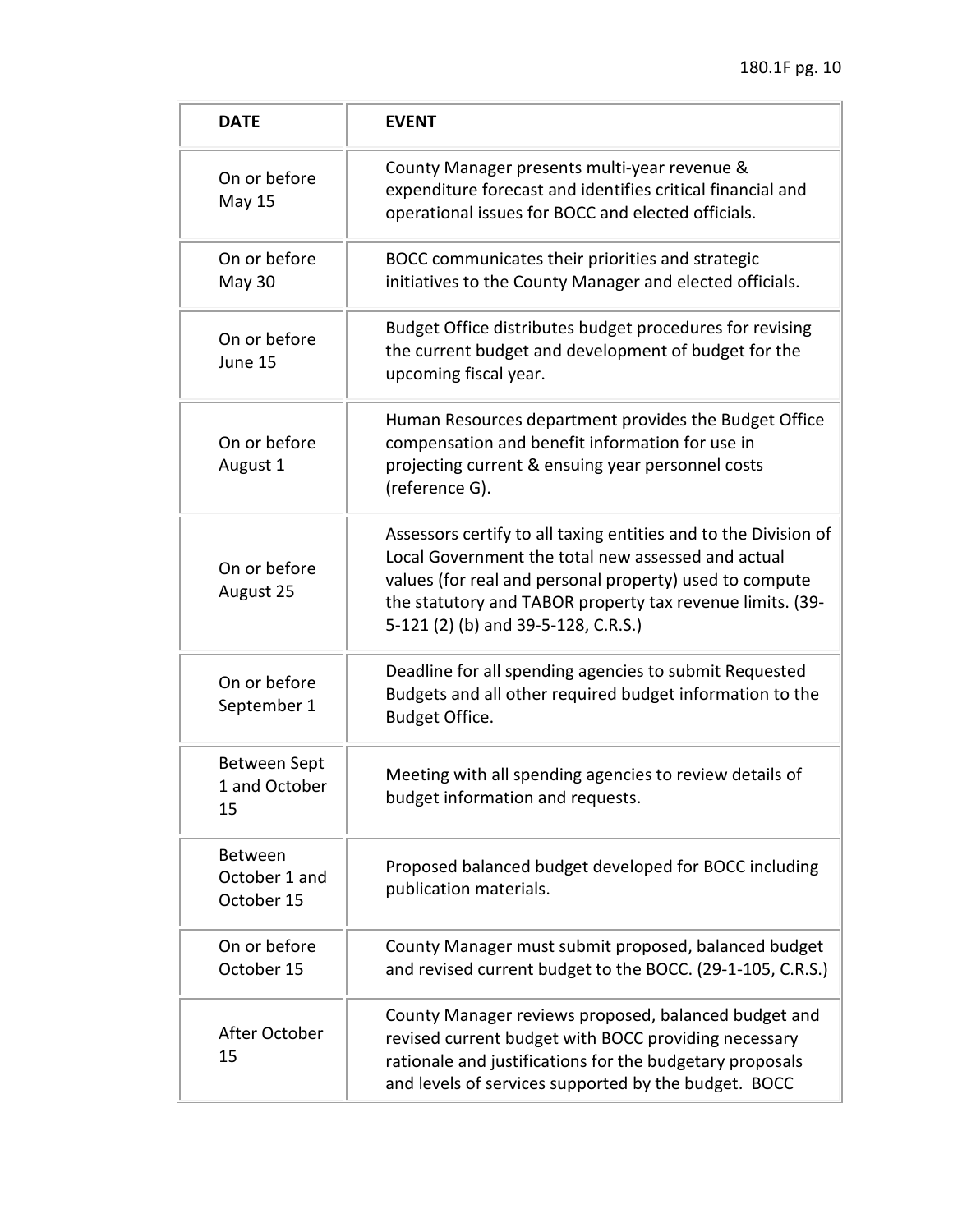| <b>DATF</b>                 | <b>FVFNT</b>                                                                                                                                                                                                                                 |
|-----------------------------|----------------------------------------------------------------------------------------------------------------------------------------------------------------------------------------------------------------------------------------------|
|                             | delegates the Budget Office to publish "Notice of Budget"<br>upon receiving recommended budget. (29-1-106(1), C.R.S.)                                                                                                                        |
| On or before<br>December 1  | BOCC holds public hearings on the proposed, balanced<br>budget and, after public hearings, may give County<br>Manager direction to make further modifications to the<br>budget.                                                              |
| On or before<br>December 10 | Assessors' changes in assessed valuation will be made only<br>once by a single notification (re-certification) to the<br>County Commissioners or other body authorized by law to<br>levy property tax, and to the DLG. (39-1-111(5), C.R.S.) |
| On or before<br>December 15 | Deadline for certification of mill levy (39-5-128(1), C.R.S).                                                                                                                                                                                |
| On or before<br>December 22 | Deadline for County Commissioners to levy taxes and to<br>certify the levies to the Assessor. (39-1-111(1), C.R.S.)                                                                                                                          |

- 4.2. **Budget Development Policies**  In fulfilling the role of revising the current budget and developing the recommended balanced budget for the BOCC review, the County Manager shall incorporate the following BOCC policies:
	- 4.2.1 Policies for Budget Development
		- 4.2.1.1 Prior to the creation of the Revised Budget and the ensuing year Proposed budget, the County Manager will oversee the following activities:
			- General Fund, plus any other funds as necessary in the opinion of the in anticipation of the annual budget process. The forecast shall facing the County, economic conditions and trends, and the outlook for - A multi-year financial forecast of revenues and expenditures in the County Manager or specifically requested by the BOCC, shall be prepared incorporate short and long-term financial issues and other critical issues the upcoming budget year. This forecast shall be presented to the BOCC and other elected officials of Larimer County.
			- - Solicit an examination and assessment of the programs & needs of identify major program and/budget needs. The results of such input shall spending agencies, needs of the community. The County Manager may also solicit information from other sources and by other means to be presented to the BOCC and other elected officials of Larimer County.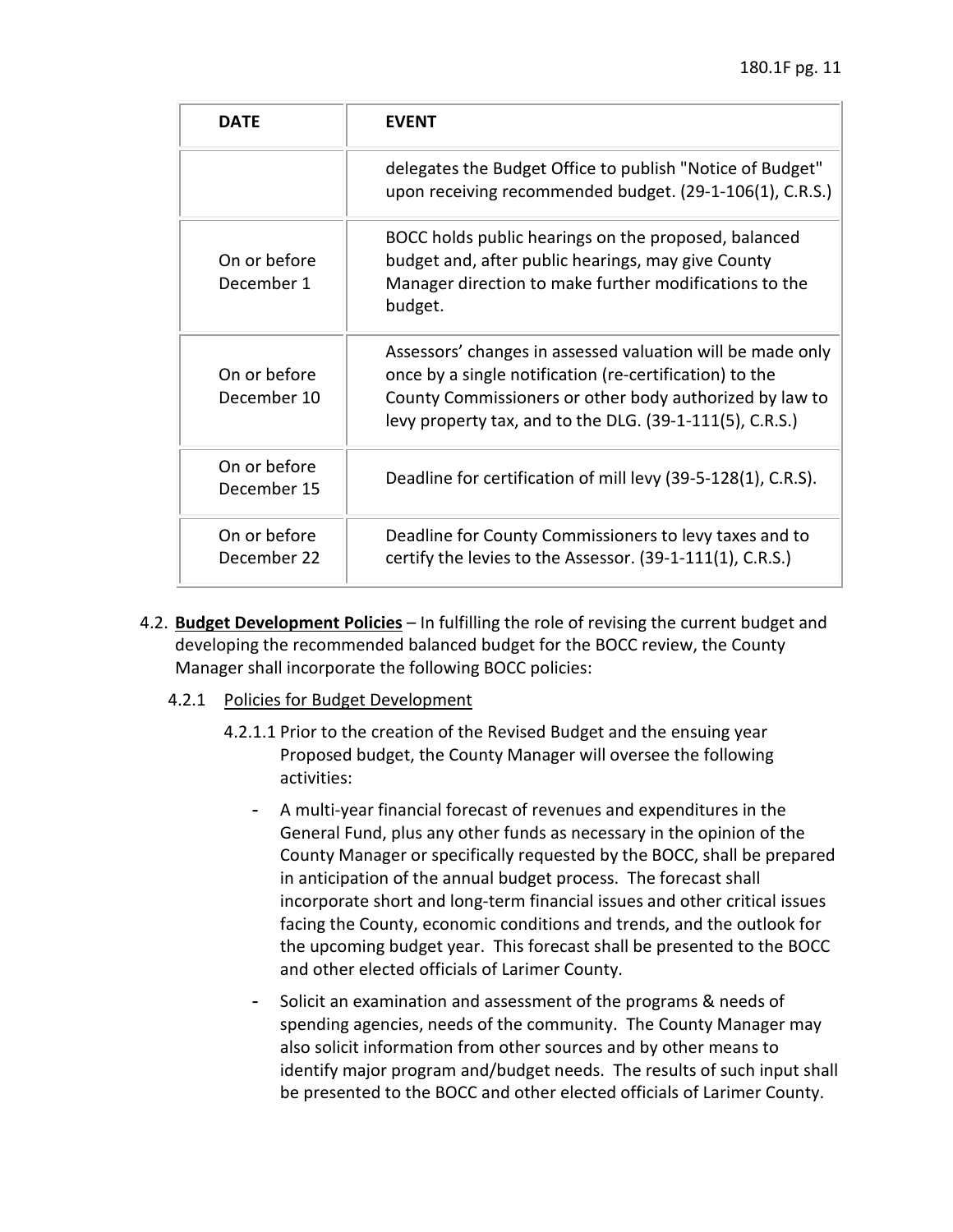- - In light of the resources that may be available, the examination of County General Fund Support Targets, so that the County Manager may oversee the creation of the Proposed Budget. In the event that the program and community needs and any BOCC goals, the County Manager shall request that the BOCC set its budget priorities, including preliminary preliminary County General Fund Support Targets need adjustment prior to submission of Requested Budgets, the County Manager shall notify the BOCC.
- - The County Manager shall cause to be created the annual budget preparation procedures that describe the minimum required budget current budget revisions and all ensuing year budget requests by spending agencies. All spending agencies must submit budget revisions information and format, roles and responsibilities, budget priorities, strategic initiatives and timetables that will direct the submittal of all and proposals in accordance with the budget preparation procedures.
- proposals in accordance with the budget preparation procedures, the 4.2.1.2 After all spending agencies have submitted their budget information and County Manager and Budget Director shall meet with all spending agencies to review the same. The County Manager is authorized to propose a budget for the ensuing year on behalf of any spending agency that fails to meet budget policies, preparation procedures or timetables.
- the ensuing year to the BOCC that includes any revisions to the current 4.2.1.3 By October 15th the County Manager shall submit a Proposed Budget for budget. This Proposed Budget shall:
	- - Provide a financial plan and description of the services to be delivered during the budget year
	- - Give priority to those activities that support the BOCC priorities and strategic initiatives.
	- organizational goal that is specified in Human Resources policies Maintain employee compensation and benefits at the stated 331.5 and 331.6 (reference G).
	- - Provide for the reasonable and timely replacement of equipment and assets (references E and I).
	- Ensure that the policy on indirect costs (reference B) is followed and budgeted in accordance with that policy.
	- - Identify all funding requests by spending agencies, including those that could not be included in the Proposed Budget.
	- Capital Budget will include detailed information on expenditures and The five-year Capital Improvement Plan will include the Proposed - Include a Capital Budget and five-year Capital Improvement Plan. The revenues and descriptions for projects in the Proposed Budget year. Budget year plus a listing of planned projects with expenditure estimates for the subsequent four years.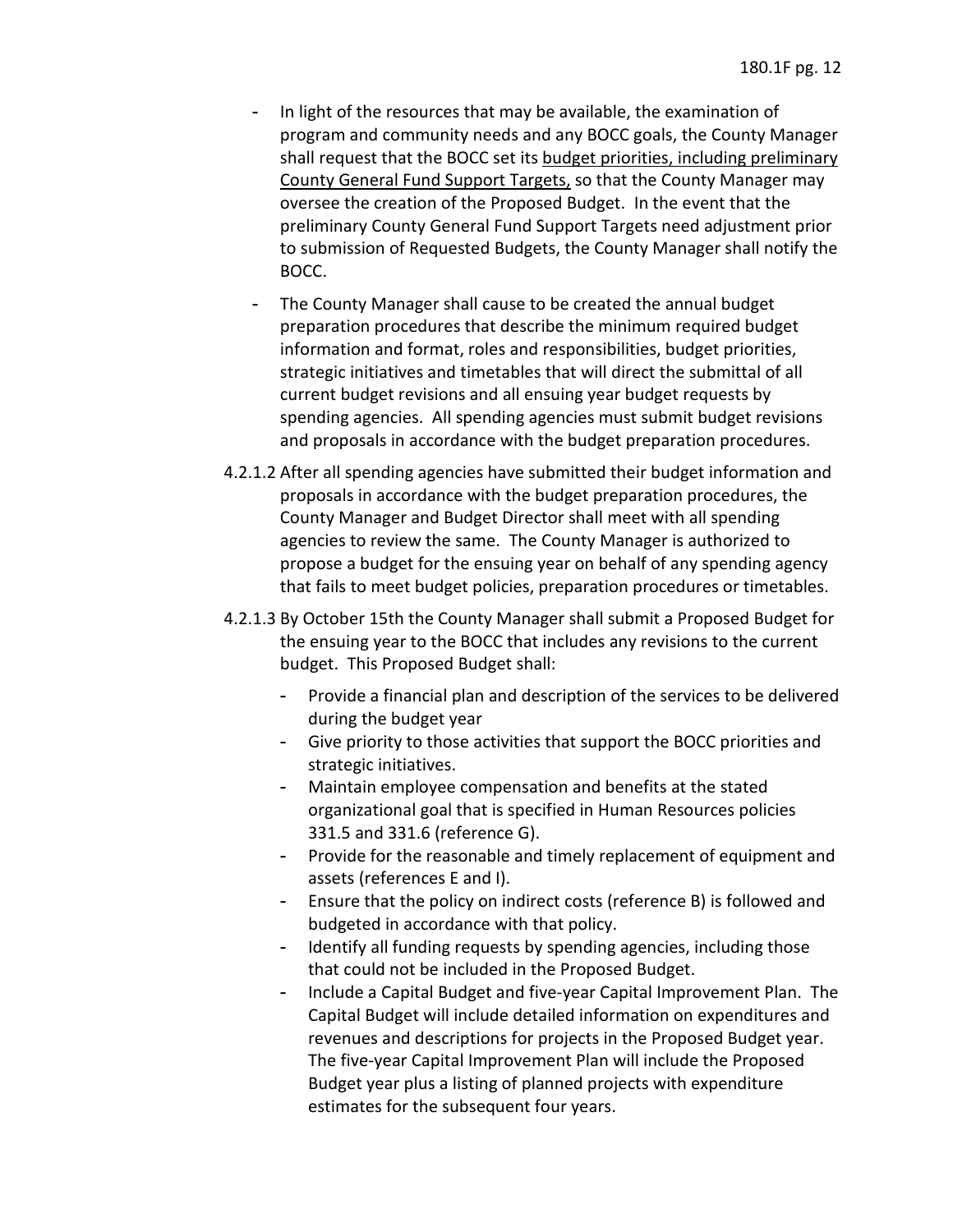- 4.2.1.4 The Proposed Budget shall be prepared so as to identify at least each agency. The budget may identify more detailed information on specific spending agency in the budget and general information concerning each programs as necessary or as requested by the BOCC.
	- - Purpose or mission of the program and services provided by the program
	- Outcomes or results and beneficiaries of the program
	- Staffing Requirements of the program
	- Costs of the program and how the program is financed
- the County's program and services plan (and the means for financing the 4.2.1.5 The Proposed Budget shall be presented in a manner that clearly communicates the budget to the BOCC and members of the public. The focus of the County's budget presentation shall be directed at displaying plan) in a constituent-friendly format.

## 4.2.2. Policies for Budgeting for Equipment Replacement, Capital Projects and Other Assets

- Improvements Plan that shall be updated with each annual budget. The adopted budget shall represent the first year of the updated five-year Capital Improvements Plan Annual budgeting for capital projects (and the resources necessary to finance them) will be in accordance with the plan 4.2.2.1 Larimer County will establish and maintain a five-year Capital (references I and J).
- the investment, to minimize future replacement and maintenance costs, 4.2.2.2 Larimer County shall maintain capital assets at a sufficient level to protect and to continue expected service levels (references I and J).
- 4.2.2.3 The County shall maintain a schedule for the current and future replacement of its equipment. Larimer County shall budget replacement of these assets according to the aforementioned schedule.

### 4.2.3. Policies for Budgeting for Revenue

- 4.2.3.1 Larimer County will maintain a diversified and stable revenue base; to the extent it has the legal authority to do so, to provide protection against short-term fluctuations in any one major revenue source.
- 4.2.3.2 Larimer County will follow a policy of collecting all due and payable revenues.
- 4.2.3.3 Programs funded by dedicated revenues (such as fees, intergovernmental be considered in the annual budgetary process. allocations or grants) shall be proportionately reduced or eliminated when such revenue sources are reduced or eliminated. Exceptions may
- conservative, objective, and analytical approaches when preparing revenue estimates. The process shall include analysis of probable 4.2.3.4 In order to maintain a stable level of services, Larimer County shall use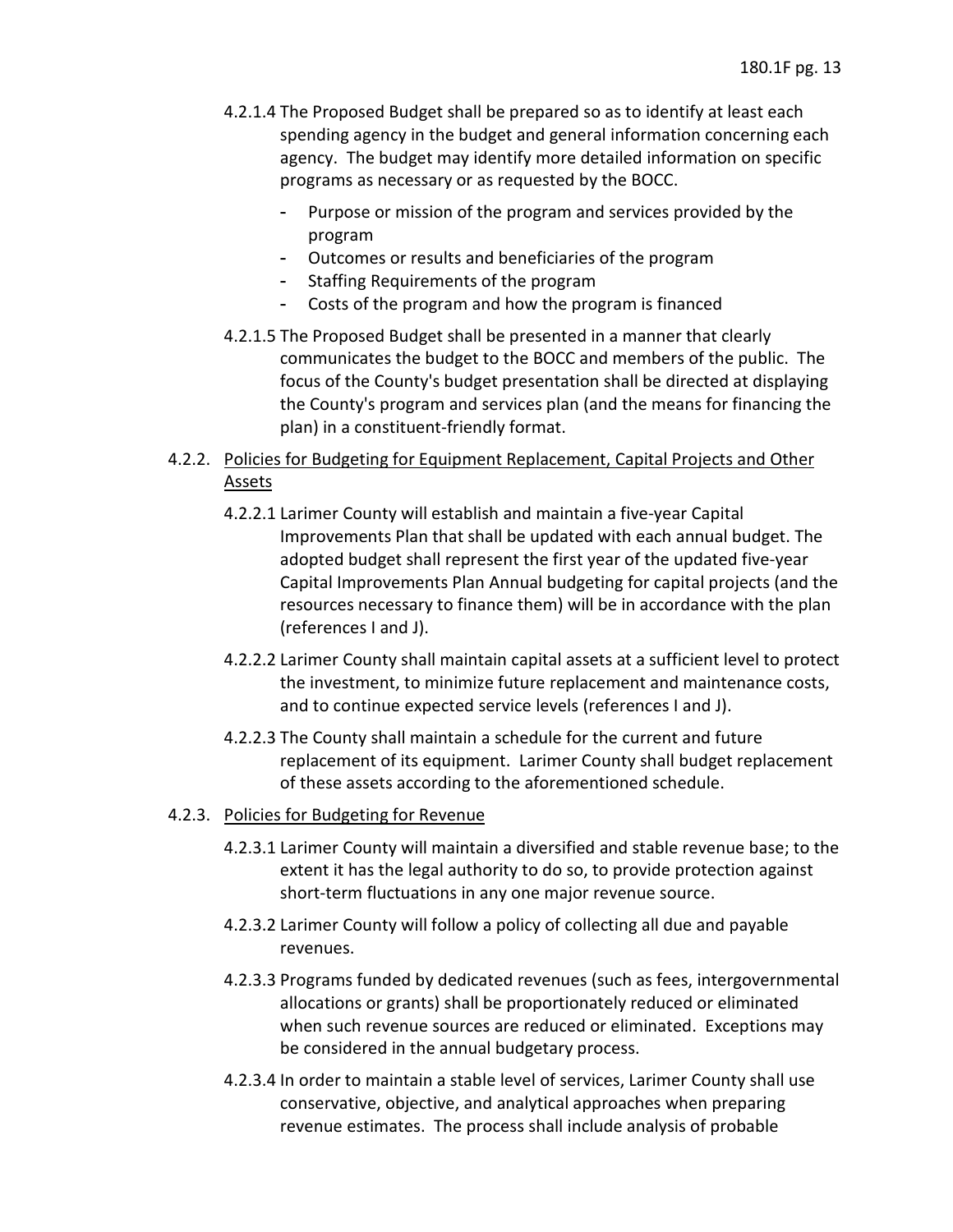economic changes and their impacts on revenues, historical collection rates, and trends in revenues.

- collect fees or reimbursements for services provided by Larimer County.<br>The BOCC shall determine and set the appropriate cost recovery level 4.2.3.5 To the extent authorized by law, Larimer County may establish and prior to establishing or amending the fees or reimbursements for services.
- 4.2.3.6 Property tax revenue shall be budgeted at a level equal to forecasted "net" collections which includes consideration for delinquencies and nonpayment.
- 4.2.3.7 Services funded by intergovernmental funds or grants shall be reduced or eliminated. However, spending agencies may request proportionately reduced or eliminated when such revenue sources are continuation of the program with other sources as part of their annual budget request.
- 4.2.3.8 User charges for internal services funds will be established at levels that fully support the cost of providing the services, including the cost of capital equipment replacement (reference A).

### 4.2.4 Policies for Budgeting for Staffing Levels & Compensation Costs

- the prior, current and ensuing year budgets. BOCC approval is required to increase the number of authorized regular positions or FTE count for 4.2.4.1 The Adopted Budget shall include a table summarizing the number of authorized regular positions on an FTE basis within each department for an individual position beyond what is included in the Adopted Budget.
- 4.2.4.2 The Budget Office shall maintain a list of authorized positions, which will be reconciled with county employee records on an annual basis to project personnel costs and identify vacancies. To preserve the accuracy of this list, departments should notify the Budget Office of any changes to authorized regular position titles as soon as practical.
- 4.2.4.3 Hiring and filling of regular positions (FTEs) shall not exceed the agency unless budgeted funds are available to cover position overfills.<br>Departments may temporarily overfill an authorized position if no Departments may temporarily overfill an authorized position if no incumbent nearing retirement. Budget Office approval is needed to overfill a position if additional county support is required. The practice of short-term over-filling is permitted provided that the budgeted funds are authorized and funded level of regular positions (FTEs) for each spending additional county support is required. For example, a second employee might temporarily occupy a position in order to be trained by an available, however short-term over-filling does not authorize the overfilled position for future budgets.
- 4.2.4.4 Authorized positions may be kept vacant in order to temporarily reduce costs or manage fluctuating demands. Savings from planned vacancies or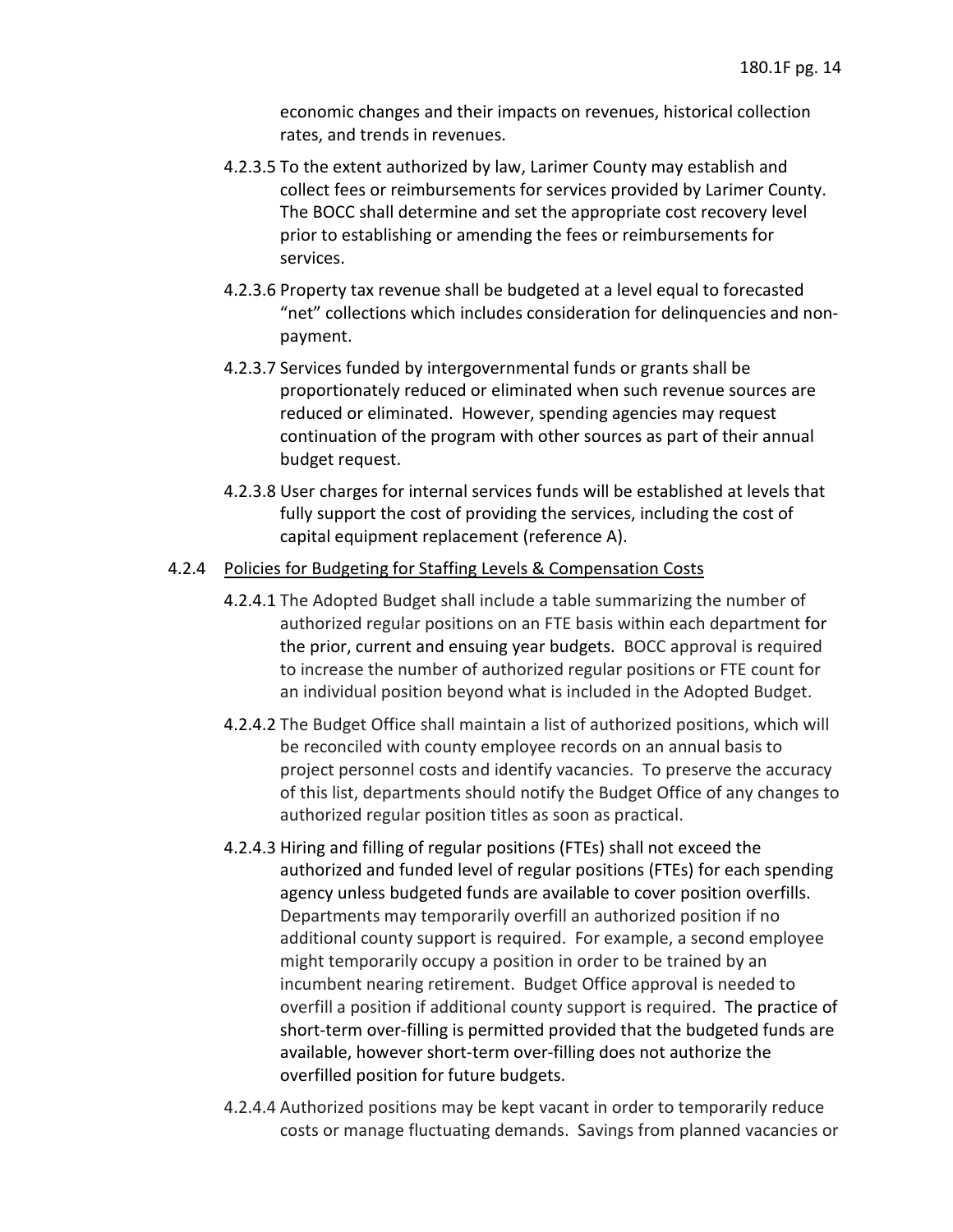budget development instructions. Authorized positions shown as vacant expected turnover should be reflected in the budget in accordance with in the budget do not need to be reauthorized by the BOCC the following year.

### 4.2.5 Policies for Budgeting Fund Balance and Reserves

 4.2.5.1 **Designation of Ending Fund Balances** - As part of the budget process, all spending agencies that are responsible for managing the budget of a balance into the following categories: county fund (or sub-fund) must allocate the budgeted ending fund

> **Reserved,** as defined in Section 1 – Definitions**.** The County's Chart of Accounts (reference C) may create and define individual accounts in this category for more specific purposes.

**Designated,** as defined in Section 1 – Definitions. Within this category of Fund Balance, the Chart of Accounts must include accounts for the following specific uses:

**Working Capital** - funds set aside to meet cash flow requirements

- - **Working Capital Requirements**  It is the policy of the BOCC that each county fund maintains a minimum Working Capital ratio greater than 10%, but with a goal of less than 25% of annual expenditures of the fund. The Working Capital Ratio = Working Capital ÷ Annual Fund Operating Expenditures (including operating transfers out and excluding significant one-time expenses).
- - For county funds that receive revenue from multiple sources, expenditures of state or federal grants or other state or federal funding, or any other grant funds received and expended by the the 10% minimum working capital ratio may exclude fund.
- Open Lands sub-funds, the total may be an aggregate total of all - For the purpose of calculating working capital ratio in Parks and Park and Open Lands Funds.
- - The following funds shall be exempt from the 10% Working Capital Ratio requirement:
	- All Local, Special and General Improvement Districts
	- - All funds designated for construction projects or other capital reserves
	- All debt service funds
	- All sales tax funds

 **Capital Outlay and Projects**– funds set aside for future capital expenditure.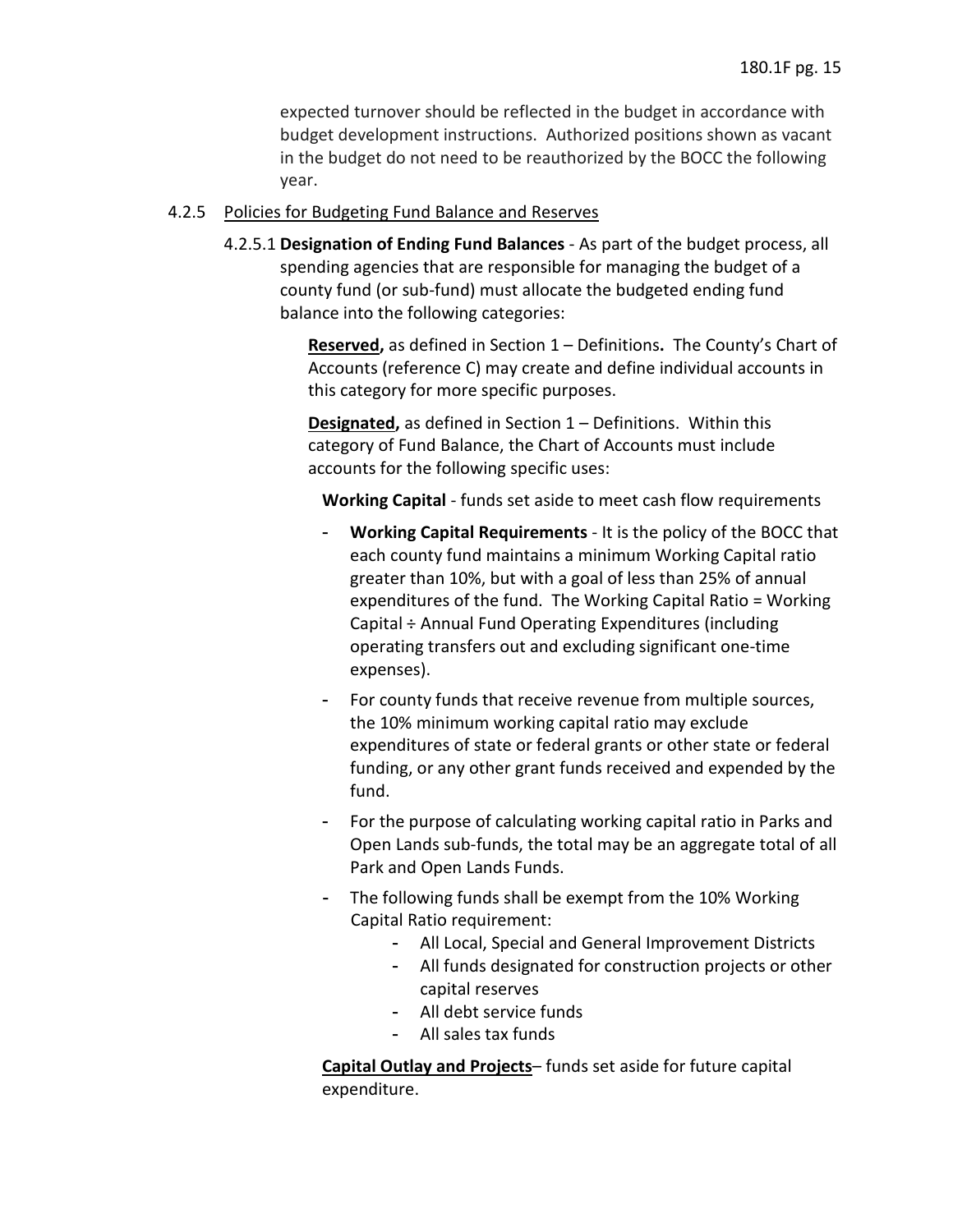**Future Programs/Services**– funds set aside for future expenditures for programs or services.

**Undesignated**– As defined in Section 1 – Definitions.

- balance shall not fall below 17 percent, or approximately two months' worth of all regular operating expenditures. For the purposes of this accordance with governmental accounting standards. "Regular plus transfers out less significant and extraordinary one-time expenditures. One-time expenditures do not include such things as to other county funds. Should the General Fund balance fall below this level, resources will be dedicated to replenishing it within two years. 4.2.5.2 – **Designation of General Fund Balance**: The General Fund unrestricted requirement, "unrestricted fund balance" shall be defined in operating expenditures" is defined as total general fund expenditures transfers for non-emergency capital projects or non-emergency support
- 4.3. **BOCC Consideration of the Proposed Budget**  The receipt of the Proposed Budget by the BOCC and the subsequent consideration and modification of the budget is guided by the following specific process.
	- Board of County Commissioners must cause to be published a notice, one time, in a newspaper having general circulation within the county's boundaries. The 4.3.1. Upon receipt of the Proposed, balanced budget from the County Manager, the notice must state:
		- That the Proposed budget is open for inspection at a designated place.
		- - The time and place of any public hearings to hear comment on the Proposed budget.
		- - That the budget will be considered for adoption on a specified location, time and date.
		- - That any elector may inspect the budget and file or register objections at any time prior to the final adoption of the budget.
	- 4.3.2. As soon as is reasonably possible after October  $15<sup>th</sup>$ , the County Manager shall review and discuss in detail the Proposed Budget with the BOCC providing services supported by the Proposed Budget. The Proposed Budget shall also be distributed to all spending agencies and the public for their information via the necessary rationale and justifications for the budgetary proposals and levels of County website.
	- 4.3.3. The BOCC shall schedule and hold public hearing(s) to gather public and stakeholder comments on the Proposed balanced budget.
	- 4.3.4. After the public hearings, the BOCC may instruct the County Manager to make changes to the budget prior to adoption. If the BOCC instructs the County Manager to increase the total expenditures to be made in the budget, it shall total means of financing the budget is equal to or greater than the total provide for increased resources, including the use of fund balances, so that the Proposed expenditures.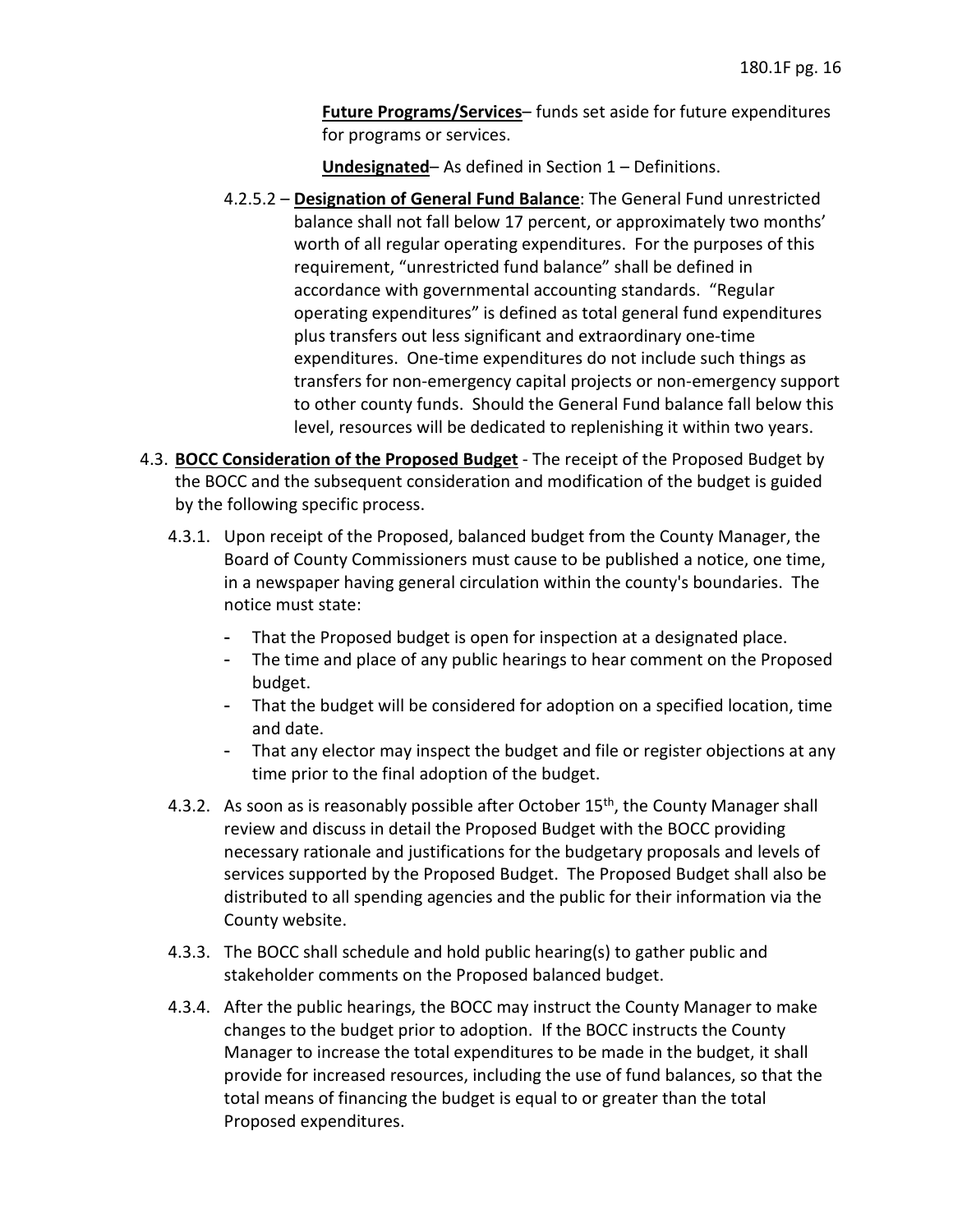- 4.4. **Adoption of the Budget**  The adoption of the budget must be formalized and made official by the Board of County Commissioners through enactment of several resolutions at an advertised public hearing for such purpose:
	- For the current year's budget, any approved modifications to the budget must be identified and adopted in a Notice and Resolution to Amend Budget and Transfer Funds.
	- - For the ensuing year budget, a Resolution to Adopt Budget must be adopted to summarize the budget by fund, identify the accounting basis for the budget, identify the amounts of lease purchase agreements and set mill levies for Larimer County.
	- expenditure total no greater than the anticipated resources, and must include the amounts fixed in the budget. The Appropriation Resolution sets the Object - For the ensuing year budget, an Appropriation Resolution must be adopted to outline the appropriated expenditures in the adopted budget, must include an every fund. The amount appropriated for the spending agencies cannot exceed Classification for the budget.
	- purposes for which fund balances are designated or reserved for Larimer - For the ensuing year budget, a Resolution to Designate Ending Fund Balances must be adopted to summarize the ending fund balances by fund to identify the County.
- 4.5. **Budgetary Fiscal Structure -** Larimer County, like other state and local governments, uses fund accounting and spending agency appropriations to ensure and demonstrate compliance with finance-related legal requirements.
	- 4.5.1. Fund accounting is used as a control to segregate financial resources and ensure that the segregated resources are only used for their intended purposes. All of the funds of Larimer County can be divided into three categories: governmental funds, proprietary funds, and fiduciary funds.
		- - *Governmental Funds*  Governmental funds are used to account for government-wide financial statements. Larimer County maintains many essentially the same functions reported as governmental activities in the individual governmental funds.
			- *General Fund:* To account for all financial resources except those required to be accounted for in another fund.
			- projects) that are legally restricted to expenditures for specified - *Special Revenue Funds:* To account for the proceeds of specific revenue sources (other than expendable trusts or for major capital purposes.
			- - *Capital Projects Funds:* To account for financial resources to be used for the acquisition or construction of major capital facilities or capital projects & replacement (other than those financed by proprietary funds).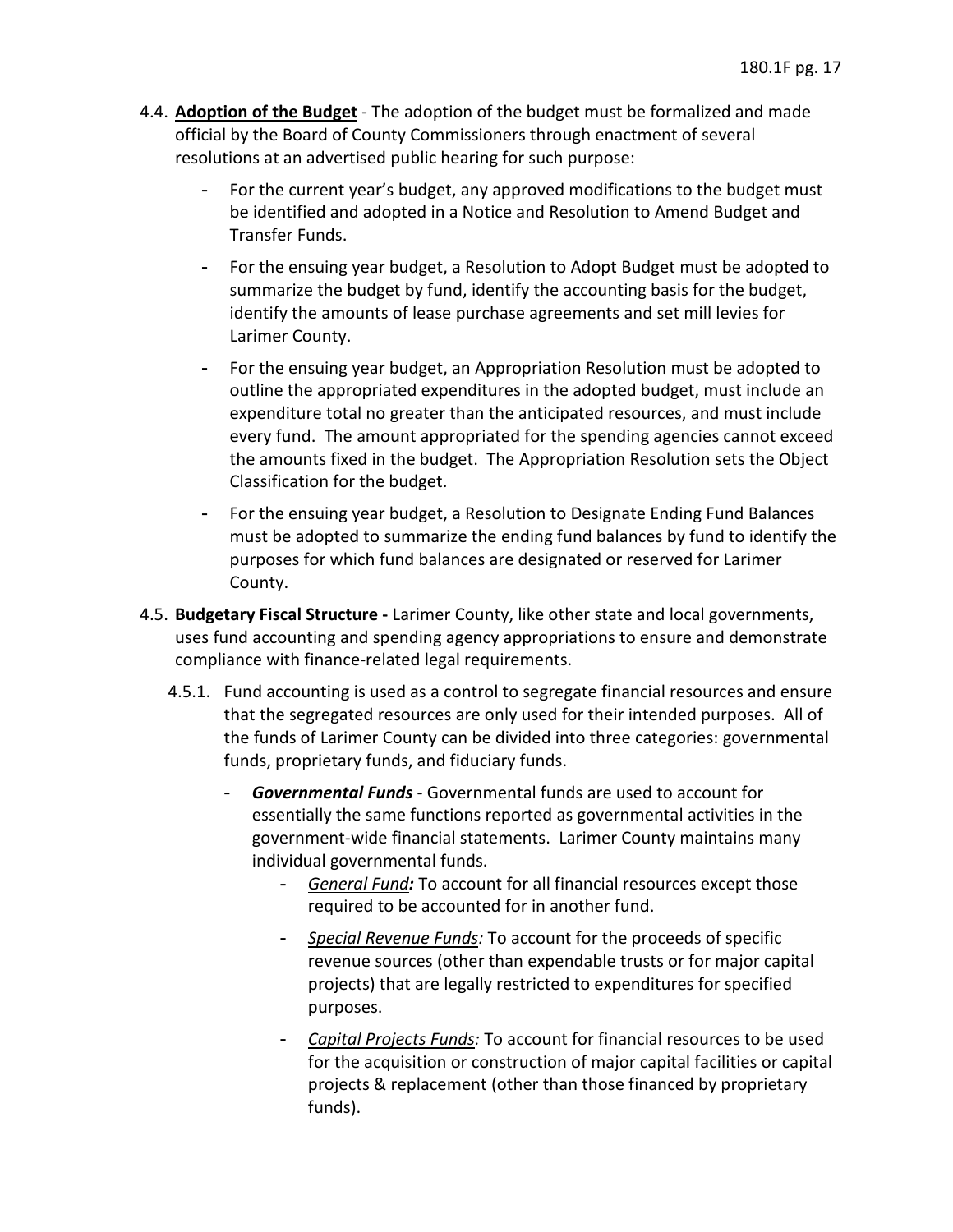- and the payment of, general long-term debt principal and interest - *Debt Service Funds:* To account for the accumulation of resources for (reference D).
- - *Proprietary Funds*  Larimer County maintains two different types of proprietary funds.
	- type activities in the government-wide financial statements. Larimer County has one enterprise fund, the Solid Waste fund. - *Enterprise Funds* are used to report functions presented as business-
	- internally among the County's various functions. Larimer County uses - *Internal Service Funds* are used to accumulate and allocate costs internal service funds to account for its equipment leasing, fleet services, telecommunications, risk management, and self-insurance activities (reference A).
- - *Fiduciary Funds*  Fiduciary funds are used to account for resources held for the benefit of parties outside the Larimer County government.
- 4.5.2. Spending agency appropriations are also used as a control to segregate financial resources, set spending limits on expenditures for spending agencies and to segregate the budget into responsibility centers for management purposes.
- 4.6. **Level of Budgetary Control**  the measurement of budget performance and legal spending limits shall be established as follows;
	- 4.6.1. The Resolution to Appropriate Sums of Money is the legal resolution that sets spending limits for all Larimer County spending agencies by specific Object Classification. Once appropriations are approved by the BOCC, no spending agency may expend, or contract to expend, any funds in excess of the amount appropriated in the appropriation resolution without an amendment to the budget.
	- 4.6.2. Budgetary control for the ensuing year's budget shall be specified in the Appropriation Resolution or, if the current year's budget has been amended, in a Resolution to Amend Budget and Transfer Funds.
	- 4.6.3. The level of budgetary control for each spending agency shall be the Object Classification set in the annual budget adoption resolution (see 4.4).

#### Total Costs

- 4.6.4. The BOCC shall have the right to adopt appropriations for a spending agency with alternative levels of control as needed to assure that expenditures are used for the intended purposes.
- level in the General Fund and at the fund level in all other funds. 4.6.5. Control of each Object Classification is maintained for each spending agency
- 4.6.6. All appropriations lapse at fiscal year-end.
- 4.7. **Order of Resource Use**  When resources (revenue and fund balance) are available for expenditure, the County will start with the most restricted category and spend those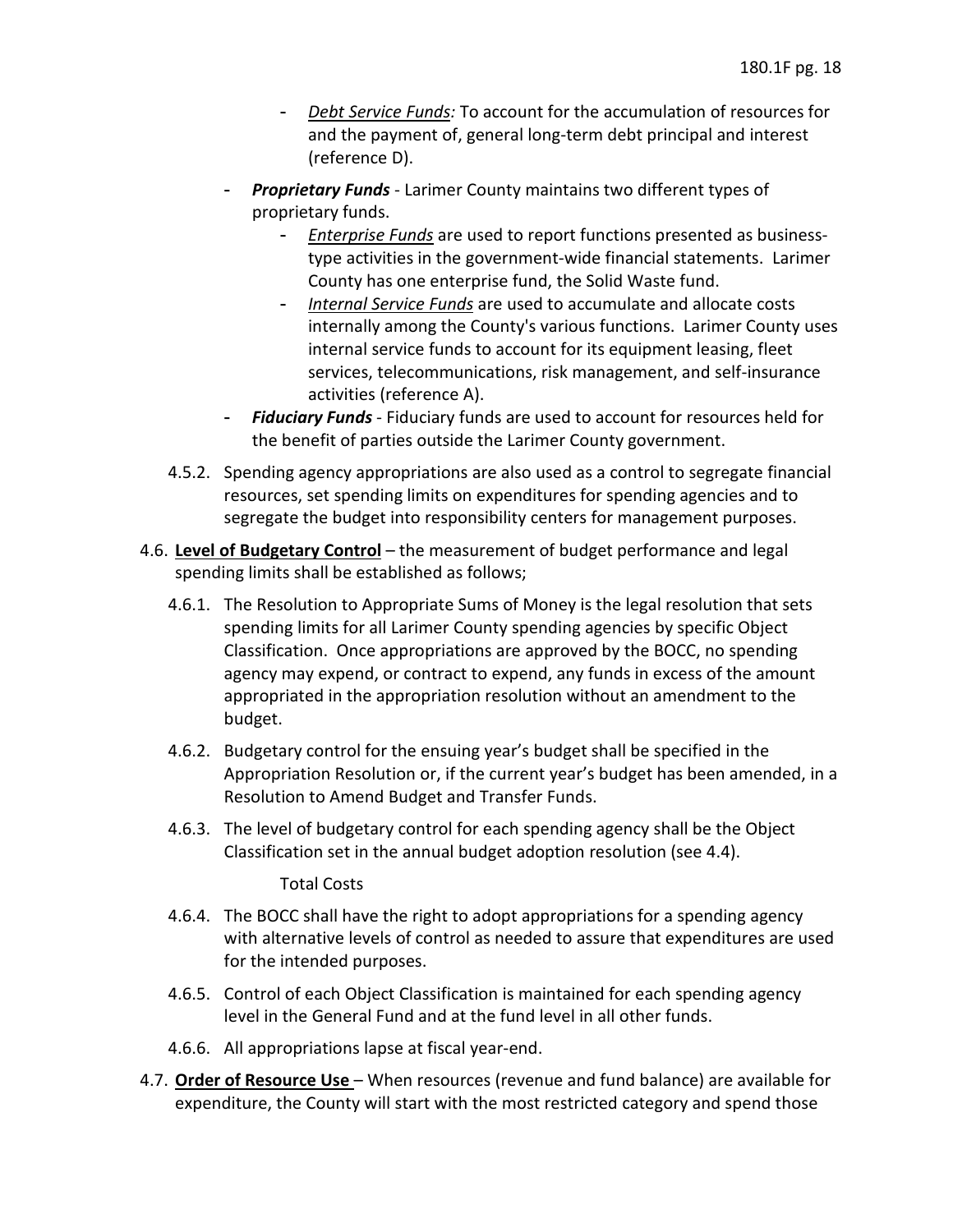funds first before moving down to the next category with available funds. Current year unspent funds, with a specific purpose in the Budget Year, may be carried forward.

 4.7.1. Revenue - When multiple sources of revenue (sales tax, grants, fees, county support, etc.) are available for expenditure, the "County Support" category will be depleted last. One exception is if the revenue has legal requirements that disallow it being spent first.

> For Example, if a service project is being funded by a combination of fees - as mentioned above - the County would first use the fees and grants to the last source of funding to finance expenditures, pay expenditures before utilizing County Support. County Support will be

- balance reporting for governmental funds policy. 4.7.2. Fund Balance – Fund Balance is generally depleted in accordance with fund
- 4.8. **Policies for Budget Maintenance and Amendment**  The adopted budget is a financial plan, and as such, occasional modifications may be necessary during the year for a variety of circumstances.
	- 4.8.1. Carryover Process General Fund carryover is generally funds that are intended to be used for a specific purpose such as current approved projects, accumulation of funds for a future planned expenditure, eliminate a projected budgetary deficit, etc.

For example, the Budget for a \$1,000 activity is financed by \$600 in fees and \$400 in County Support. By the end of the fiscal year, Actual fees collected are \$700, and expenditures are \$900.

 Therefore the \$900 expenditure was fulfilled by the: \$700 fees collected and \$200 County Support.

> The remaining \$200 in County Support is returned to the General Fund – if activity is completed

OR

If the activity is not completed, the \$100 Actual fees collected in excess of Budget (\$700 actual vs. \$600 budget) may be considered for re-appropriation to complete the activity.

 General Fund that began during the prior year may, unless otherwise directed by the BOCC, be approved by the County Manager for carryover into the Budget Expenditures for a project, encumbrance, contract, or other item funded in the Year. Any item that, in the opinion of the County Manager, did not substantially begin in the prior year must receive BOCC approval for carryover funding from the General Fund.

 Unless otherwise directed by the BOCC, carryover funding in any fund other than the General Fund may be approved by the County Manager.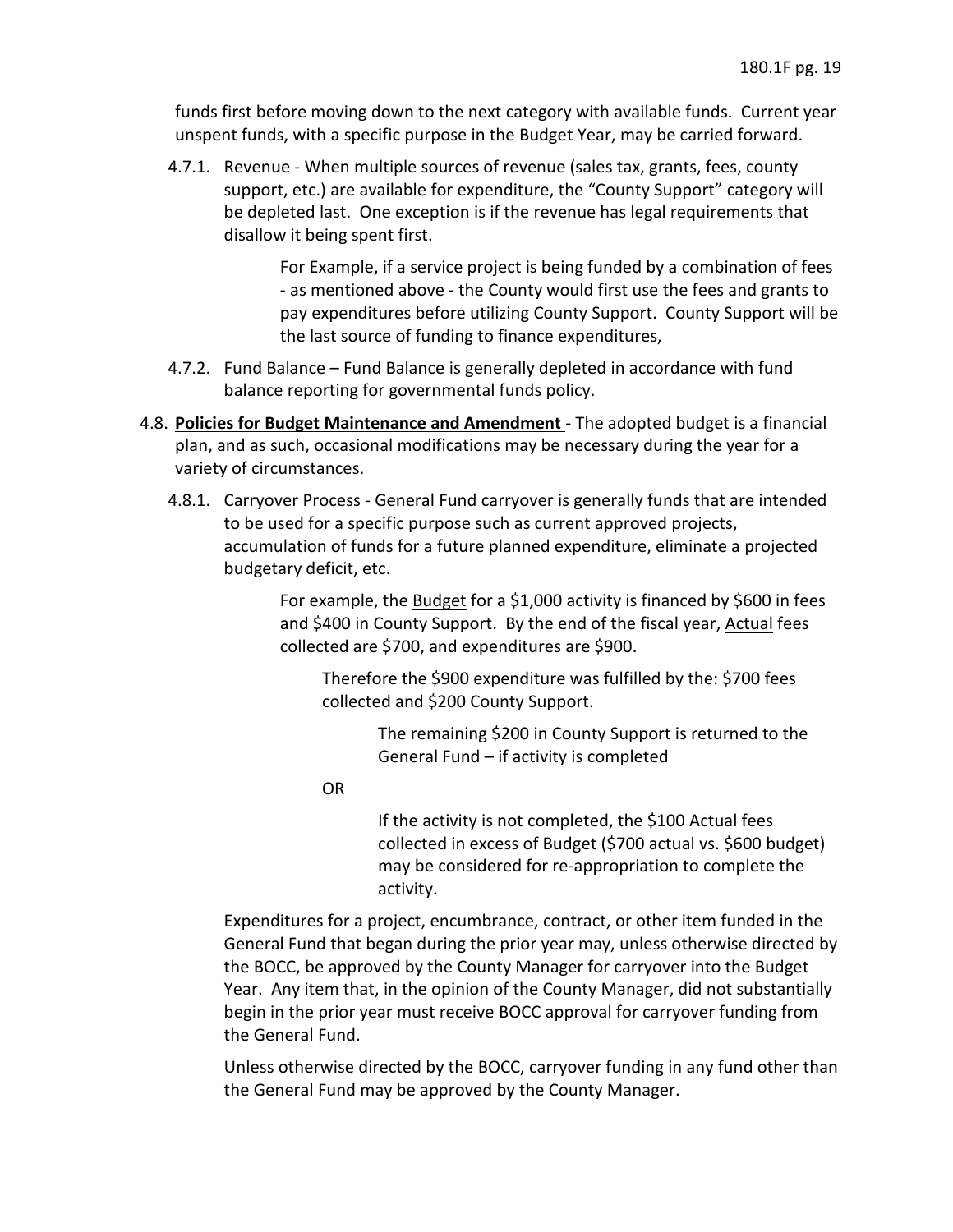The County Manager will provide a report of all carryover requests and approvals to the BOCC prior to April 1.

- 4.8.2. When considering amendments to the budget for approval, the BOCC, County Manager, and Budget Director shall consider the sustainability of any additional expense in future years, the adequacy of spendable resources, and weighing the amendment against other budgetary priorities and needs.
- 4.8.3. Amendments that do not require additional, increased, or new General Fund financial commitments may be approved as follows:
	- The Budget Director is authorized to approve modifications to the current budget for the following purposes:
		- - Transfer budgeted amounts within an Object Classification for a spending agency.
		- Adjust beginning fund balances to audited amounts.
		- Adjust the budget of the Public Trustees Office as directed by that office.
		- Adjust the budget for increased revenues that are not to be expended in the current year.
		- Adjust the budget for revenue and/or expenditures previously approved by the County Manager or BOCC.
		- Carryover and re-appropriate funds remaining from an uncompleted project previously approved for a spending agency and budgeted in the prior year.
		- - Increases expenditures that are financed by use of fund balances in funds other than the General Fund.
	- The County Manager is authorized to approve modifications to the current budget for the following purposes:
		- Revenue is to be received that was neither anticipated nor budgeted or a revenue is increased/decreased and corresponding expenditures of a spending agency must be adjusted.
		- - Increase the budgeted amounts for any Object Classification supported by like increase in revenues or, for funds not including the General Fund, the use of fund balance.
		- Move budgeted amounts between any of the Object Classification classifications for a spending agency.
		- Transfer budgeted funds between spending agencies
- 4.8.4. Amendments that request additional, increased, or new financial commitments from the General Fund may be approved by the BOCC but first must be weighed against other budgetary priorities and needs; receive a funding recommendation from the County Manager and Budget Director; and shall meet at least one the following criteria:
	- - The amendment is in response to an emergency beyond the control of a spending agency, which will result in over expenditure of the appropriated budget.